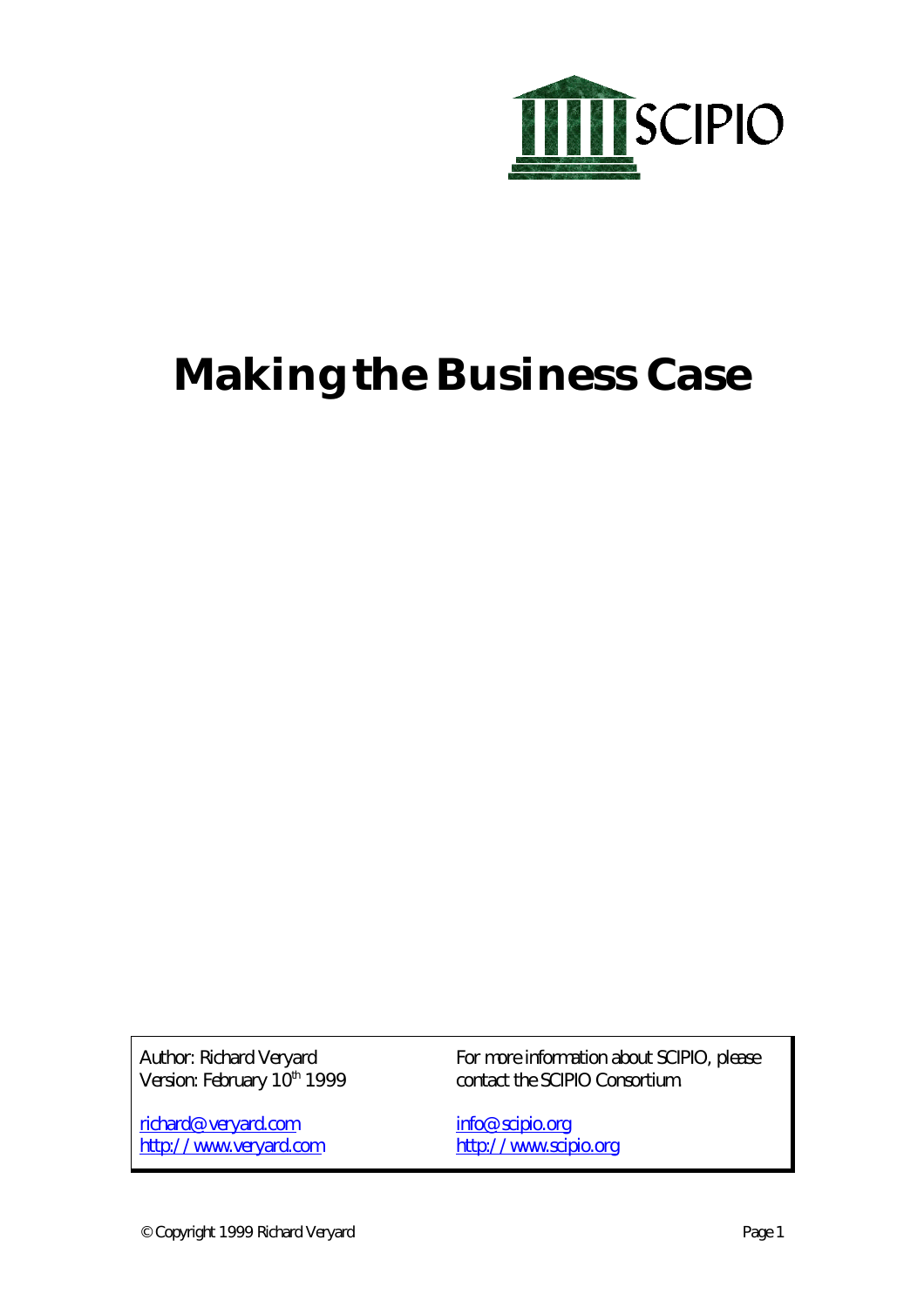# Preface

# Purpose of document

The purpose of this document is to show how SCIPIO models can be used for understanding and presenting business cases for implementing systems changes in federated organizations and networks, especially where these changes involve the acquisition and deployment of open distributed processing technology and services.

- $\triangleright$  To state the requirements for an effective and successful approach to the forumulation and negotiation of business cases.
- $\triangleright$  To describe the SCIPIO approach to cost-justifying federated organizations and networks.
- $\triangleright$  To describe the SCIPIO approach to cost-justifying distributed software systems and software components.

# Audience

This document is intended for the potential vendors and purchasers (funding authorities) of open distributed processing technology and services, and their advisers. It is also relevant to people setting and implementing procurement policies for such technology and services.

# Questions for reader

The text is interspersed with open questions, which the reader is invited to consider.

 ${\bf Q}\quad$  How will technology procurement and management practices need to change, if they are to accommodate Component-Based Development and Open Distributed Processing?

 $\bf{Q}$  How soon do you expect these changes to be widespread within the software industry?

# Acknowledgements

This material draws on research carried out under the Enterprise Computing Project. This work benefited from the participation of John Dobson, David Iggulden, Rob van der Linden, Ian Macdonald and Sally Jack.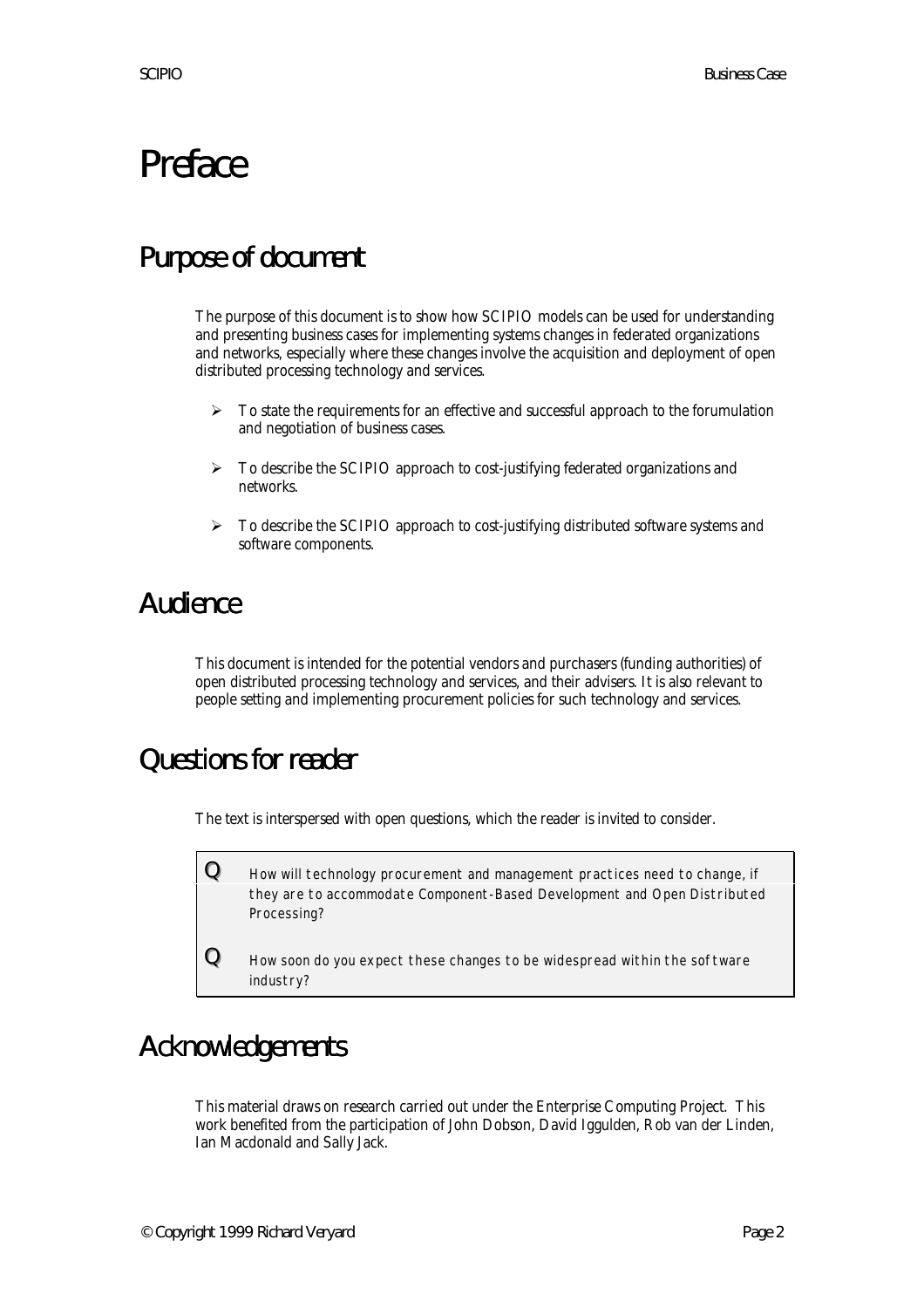# Introduction

## What is a business case?

A business case is a management argument supporting an investment or procurement judgement. Specifically, it supports the adoption by a specific organization of a specific solution, and is centred around what people might actually do.

A business case methodology should cover both the formulation and the evaluation of a business case.

# What is the nature of a business case for open distributed processing?

There are three levels of a business case for open distributed processing: (i) generic benefits of open distributed processing; (ii) application of this generic pattern to a specific organisation; and (iii) application of this generic pattern of benefits to a specific requirement.

In procurement terms, we need to differentiate procurement *policies* from specific procurement *decisions* in response to a specific requirement.

# What impact does open distributed processing have on business cases?

Much of the thinking about business cases can be carried forward from previous technologies. However, open distributed processing does introduce some new elements:

- $\triangleright$  distribution of benefits, costs and risks across multiple management domains
- business case for federation / federated solutions
- $\triangleright$  need for a business to work out likely business cases for likely business partners before entering negotiations, before knowing prices/costs
- $\triangleright$  open distributed processing provides new ways of putting businesses together, via new mechanisms for linking information systems
- $\triangleright$  new issues for information system practitioners (possibly not so new to business people, but not formally addressed by business case methods) - information as commodity, service paradigm
- $\triangleright$  heterogeneous financial disciplines / practices between federated organizations
- $\triangleright$  identify, quantify and allocate synergy benefits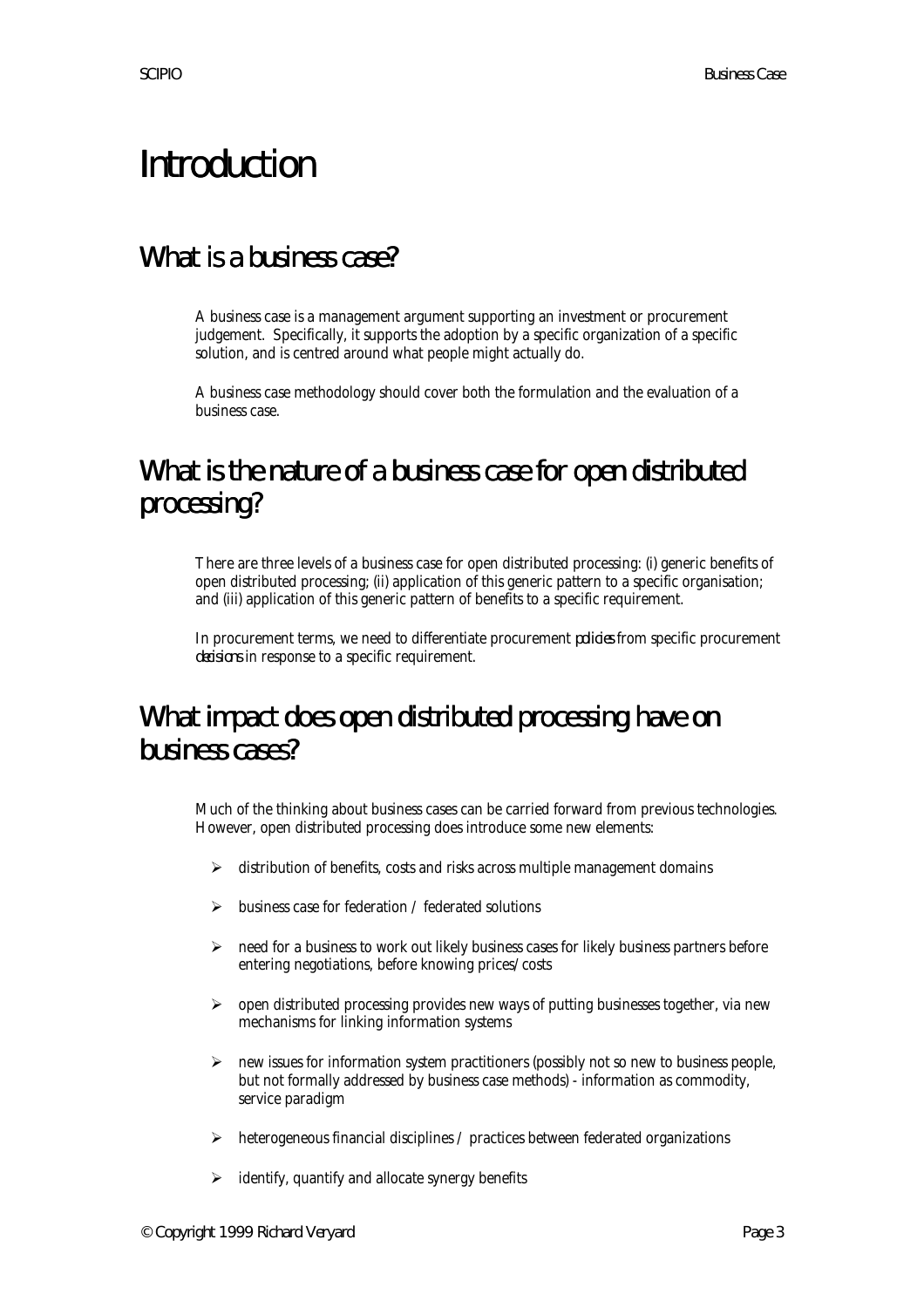- $\triangleright$  business process re-engineering across organizational boundaries
- $\triangleright$  new modes of payment by use of information, by licence to software, by connection charges, by advertising
- $\triangleright$  increase liquidity of assets, speed of liquidation, ability to liquidate/mobilize information/systems

## Business case requirements

### Quality of investment/procurement judgements

An investment or procurement judgement assesses the **value** of a design.

Often the value of a solution is to be compared with the value of a previous solution. This incremental, differential or Δ-value is called the **benefit** of the new solution, or the benefit of the designed change (in a socio-technical system).

The business case for the new solution or change then compares its benefit with the cost of making the change.

#### Quality of business case as end-product

A good business case should be:

| Legal      | Demonstrably adhering to any applicable regulations.              |
|------------|-------------------------------------------------------------------|
| Decent     | Politically correct.                                              |
| Honest     | Reveal all possible sources of personal interest or bias.         |
| Truthful   | Accurately represent the costs and benefits of the proposal.      |
| Convincing | Making a strong case for the desired change/system                |
| Bold       | Daring, making innovative use of argument, prepared to take risk, |

#### Quality of business case process

We can also identify the process quality criteria for the business case methodology:

- ÿ Minimum 'thrashing' i.e. going round in circles before agreement can be reached
- $\triangleright$  Maximum learning for participants and entire organization
- $\triangleright$  Efficient & effective i.e. achieving a good result with a reasonable expenditure of time and energy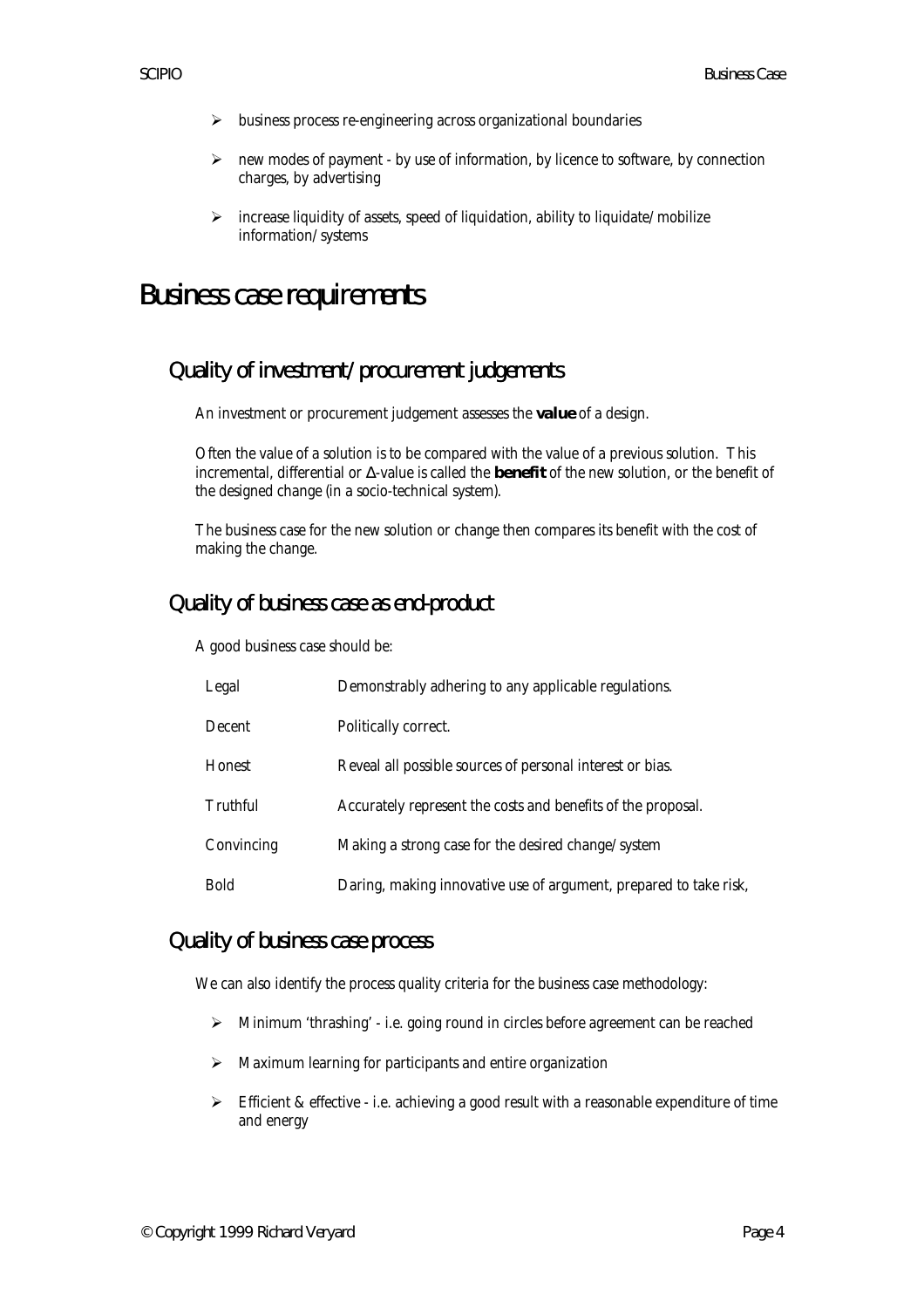# Business Case Context

# **Introduction**

One of the key components to a methodology for open distributed systems is a process for formulating and agreeing the business case for development and change. Both investment and procurement decisions are supported by such a business case, which shows benefits (tangible and intangible) outweighing costs and risks, on some scale to be agreed. The business case formulation process, which is iterative and requires negotiation between stakeholders, needs to be fully integrated with the development and change processes.

Existing information systems development methodologies rather gloss over this area. Business case methods exist in management science and operations research, but these are seldom integrated into information systems development methodologies [Symons and Walsham 1988].

## Feasibility and finance

At the core of a business case is a formal statement of the business feasibility of a proposed change to the systems supporting an enterprise. In general, such changes incur costs.

In an accounting view of the world, businesses should spend money only when this results in the acquisition of assets (resources). These assets can be physical (such as hardware) or intangible (such as software or information or expertise).

In principle, all resources (including human resources) can be accounted for in financial terms, and shown on the balance sheet. In practice, however, they may not be. For example, some companies capitalize software development projects, while others treat software development as an expense item. Few (if any) companies show staff training as an investment, rather than an expense.

However, these financial accounting practices need not concern us here. Business cases operate within the world of management accounting, rather than financial accounting.

Business feasibility can be explained as "this change is worth doing", or "this asset is worth acquiring". It evaluates a proposed change or asset against a measure, usually financial. The business case should also clarify the conditions under which the change will be worth doing, the asset worth acquiring. In other words, the business case should make its assumptions explicit, and identify the critical success factors of the proposed change or acquisition. If the business case is approved, these assumptions and CSFs will be fed into the project management process.

## Information and infrastructure

There are several levels or types of infrastructure in information technology: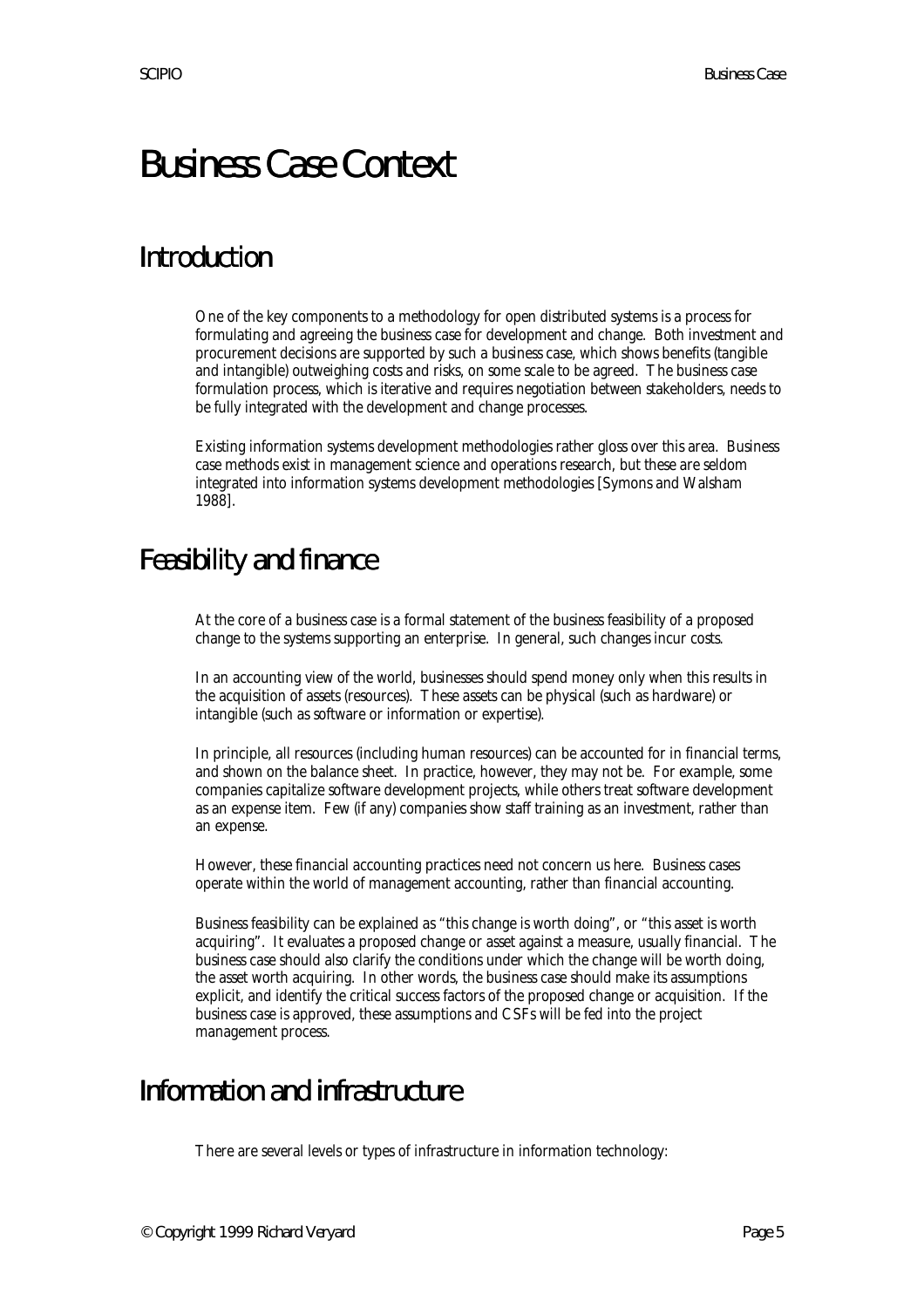- $\triangleright$  Production infrastructure the hardware, software, procedures, skills, and other facilities required to run information systems
- $\triangleright$  Development infrastructure the hardware, software, procedures, skills, and other facilities required to build and maintain information systems
- $\triangleright$  Information infrastructure the central core databases, on which all information systems are dependent, such as Customer database or Product database.
- $\triangleright$  Decision-support superstructure general-purpose query and data manipulation facilities that sit on top of the information systems, including report writers, data extracting, spreadsheet and graphics facilities
- $\triangleright$  Management overhead including all required administration and coordination

Development and cost-justification of information technology infrastructure is discussed in [Veryard 1994].

## Planning and accounting

Although planning and accounting are closely linked within most organizations, it is not necessary that they follow the same structure. Planning says: this is a good idea, it will generate more benefit (over time) than it costs. This infrastructure is worth having, because it **can** be paid for. It doesn't necessarily specify how it **will** be paid for, in terms of how the costs will be allocated between different organizational units over time. This is a matter for accounting.

Obviously, nothing should be planned unless there is a cost distribution algorithm that will leave everyone no worse off (and at least some better off). How can we prove (or at least produce a plausible and reasoned argument) that something can be paid for?

The investment decision may be made by a single manager or board (single funding), or may be shared between several different managers (joint funding). In the case of joint funding, there will be some agreement in advance how the costs and risks are to be shared, although this agreement may sometimes be vague or implicit, with the details to be negotiated later, perhaps after the actual costs and benefits can be measured.

In a hierarchical organization, the infrastructure is usually owned centrally, with some hierarchical charging mechanism to allocate actual costs to the relevant organization units. In a market-oriented organization, infrastructure is owned by the unit or units that have funded its development, who can charge horizontally for its use.

Among market-oriented organizations we include highly decentralized holding companies, where the subsidiaries may trade voluntarily with one other, or not, without interference from the parent company. We also include confederations and associations of companies, with separate ownership, but with some shared operations or interests. For example, many Stock Exchanges and Commodity Exchanges can be seen nothing more than an organization owned jointly by member companies (i.e. brokers and dealers) for the purposes of infrastructure; these members may elect a council for central planning of investment in infrastructure, or they may adopt the market approach, with the larger members selling operational services (i.e. infrastructure) to the smaller members.

There are four combination of these factors, with one or two approaches per combination, making five alternative approaches altogether.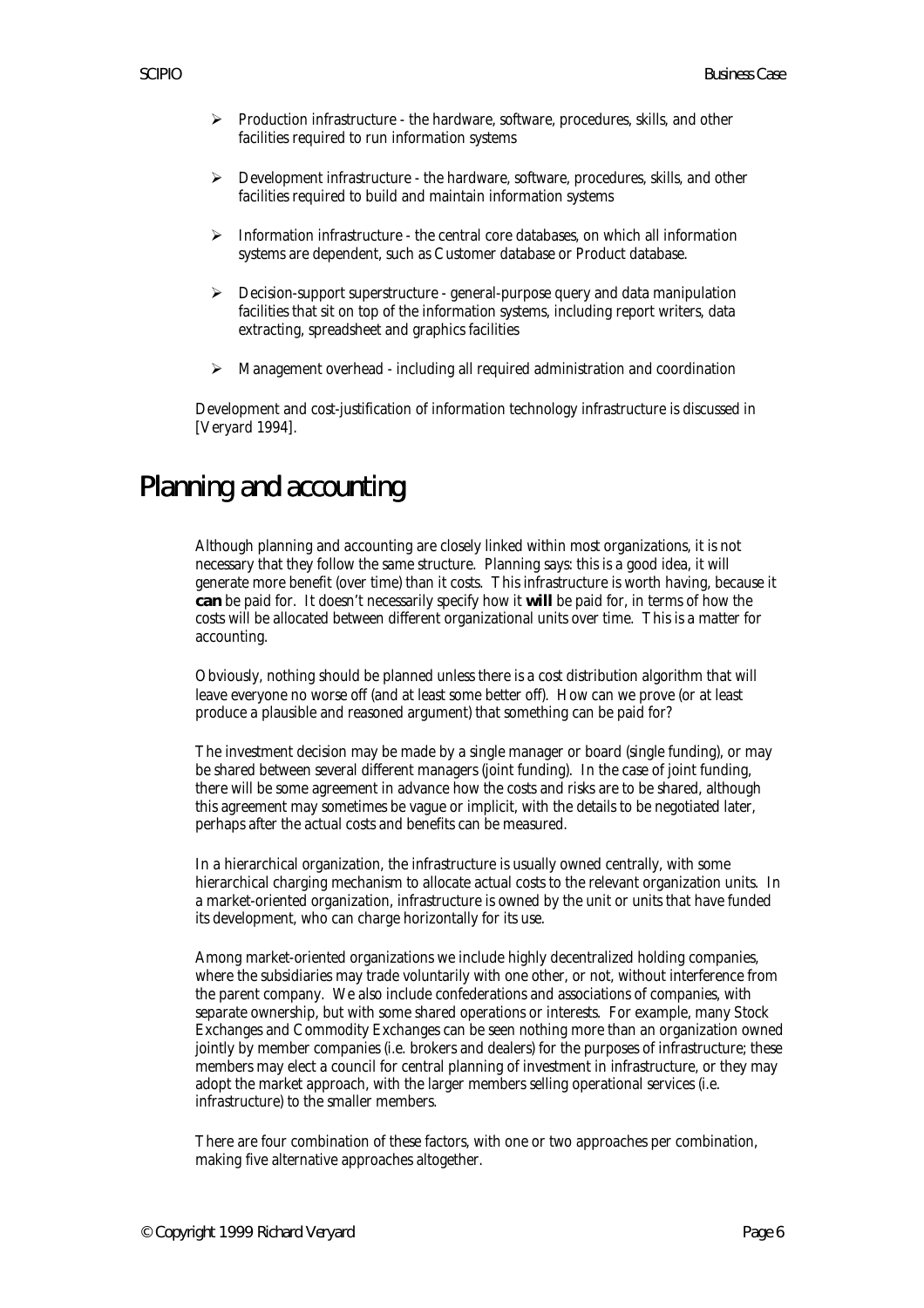|                           | Single funding |                 | Joint funding |                            |
|---------------------------|----------------|-----------------|---------------|----------------------------|
| Hierarchical transactions |                | Centralized     | 9             | Decentralized<br>Coalition |
| Market transactions       |                | Entrepreneurial |               | Joint enterprise           |

#### **Coordinated funding - alternative approaches**

| 1. Centralized      | Top management estimates the total benefits, which are compared<br>with the estimated total costs and the project risks. Although the<br>organization units may be consulted before the investment decision is<br>made, and may participate in the detailed specification of<br>requirements, they are usually given no choice whether they use the<br>infrastructure or not. Top management has the power to allocate<br>charges between organization units as it sees fit. |
|---------------------|------------------------------------------------------------------------------------------------------------------------------------------------------------------------------------------------------------------------------------------------------------------------------------------------------------------------------------------------------------------------------------------------------------------------------------------------------------------------------|
| 2. Decentralized    | A provisional allocation of the costs between organizational units is<br>produced. If the manager of each organizational unit is prepared to<br>bear his/her share of the costs (based on a calculation that his/her<br>estimated benefits exceed his/her estimated costs), then the investment<br>goes ahead.                                                                                                                                                               |
| 3. Coalition        | The organization units funding the investment need not include all of<br>the organization units expected to benefit from the investment, as long<br>as they can estimate enough benefit between them to justify the<br>project. The use of the infrastructure can be extended later, which<br>will bring further reduction in costs to the original participants, but<br>this is an added bonus.                                                                             |
| 4. Entrepreneurial  | One organization unit invests in infrastructure, on the assumption that<br>this infrastructure will be of use to other organization units.<br>Depending on the nature of the organization, the use of the<br>infrastructure can then be traded horizontally, either on the basis of a<br>negotiated financial cross-charge, or in return for some other benefits.                                                                                                            |
| 5. Joint enterprise | A group of organization units agrees to fund infrastructure costing<br>more than they together can justify internally, on the assumption that<br>this can be traded with other organization units later.                                                                                                                                                                                                                                                                     |

From a rationalist point of view, the central planning approach is clearly best. It is the only one that completely balances the total costs with the total benefits, and ensures everything is included, nothing is counted twice, and all risks are properly considered. So why don't we do all our planning this way?

The rationalist point of view ignores two things. First, that the amount of information available at the centre is limited. Its knowledge is necessarily less (in quantity, accuracy and timeliness) than the sum of the knowledge of the parts, since there will always be some selection, distortion and delay in reporting information from the periphery to the centre. This selection, distortion and delay is repeated at every level of the hierarchy, even with the most up-to-date computerized communication systems. And second, that the ability of the centre to handle complexity is also limited. In a totally centralized system, it is only in the centre that decision-making skills can be developed, and these skills will always be over-stretched.

Therefore, based on inadequate information, and limited capacity for coping with complexity, the centre may not be able to make any better decisions than the periphery, and its mistakes will be bigger and more disastrous. After all, if central planning worked perfectly, the Soviet Union would not have collapsed.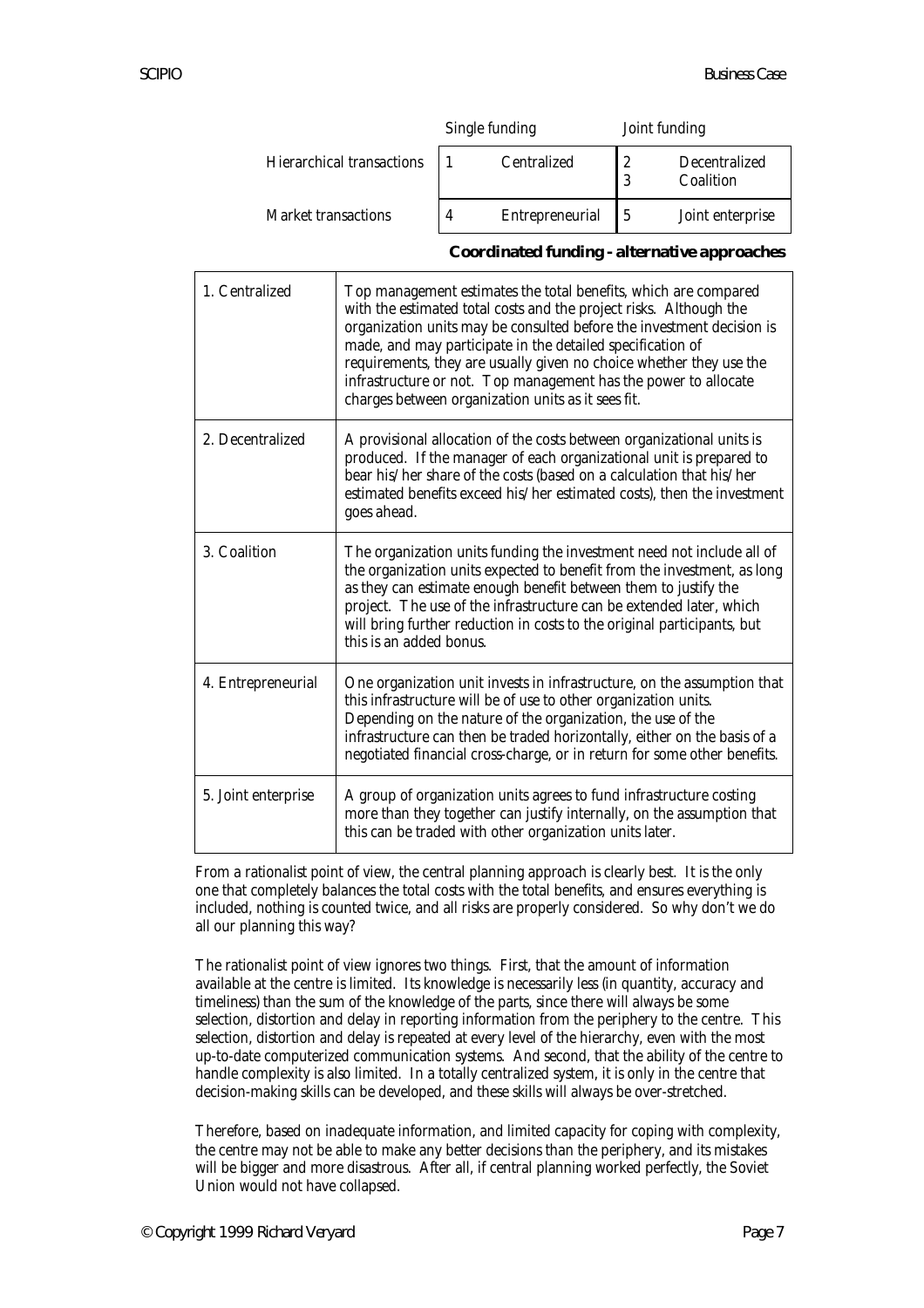To say this is not to dismiss the idea of central planning altogether. Many centralized organizations do survive and thrive. Central planning is common in Japan and Western Europe, and is not unknown in the United States of America. All successful organizations have a moderate amount of central planning, balanced against some local autonomy. The right balance varies from one organization to another, and from one culture to another. Some organizations, seeking the ideal balance, swing violently from one extreme to the other: total decentralization one year, followed by central power the following year. Pragmatists (and Taoists) stick to the middle way.

One of the problems with the coalition solution is the fear of the free-rider. Managers of organizational units often find it difficult to forget that they are competing with one another. Thus if one manager doubles revenue at reduced cost, only to find that another manager has trebled revenue and halved cost, the first will be made to feel a failure. Even if the costs are shared equitably between organizational units after the project has been completed, the manager(s) who took the original risk may feel inadequately compensated for having taken the risk in the first place.

## Business case for open distributed processing

Open distributed processing raises new issues for business case formulation. Most approaches to investment and procurement assume a central design and funding authority, but with federation we have to abandon this assumption. Openness problematizes the scope of the business case. In the specific context of open distributed processing, we might need business cases for several purposes:

- $\triangleright$  to persuade managers of an enterprise
	- $\triangleright$  to acquire open distributed processing technology & solutions for a specific business problem (as represented in a SCIPIO model);
	- $\triangleright$  to acquire open distributed processing technology & solutions, for unspecified business problems;
	- $\triangleright$  to adopt a specific methodology, specific architectures and Open Distributed Processing standards;
- $\geq$  to persuade vendors to develop products and services conforming to particular architectures and the Open Distributed Processing standards;
- $\triangleright$  to persuade funding bodies to continue to support research projects in the open distributed processing arena.

Our focus is on the business case for acquiring open distributed processing technology and solutions. This one appears to be the primary purpose for a business case, the others being secondary, derivable (in some perhaps complex way) from it.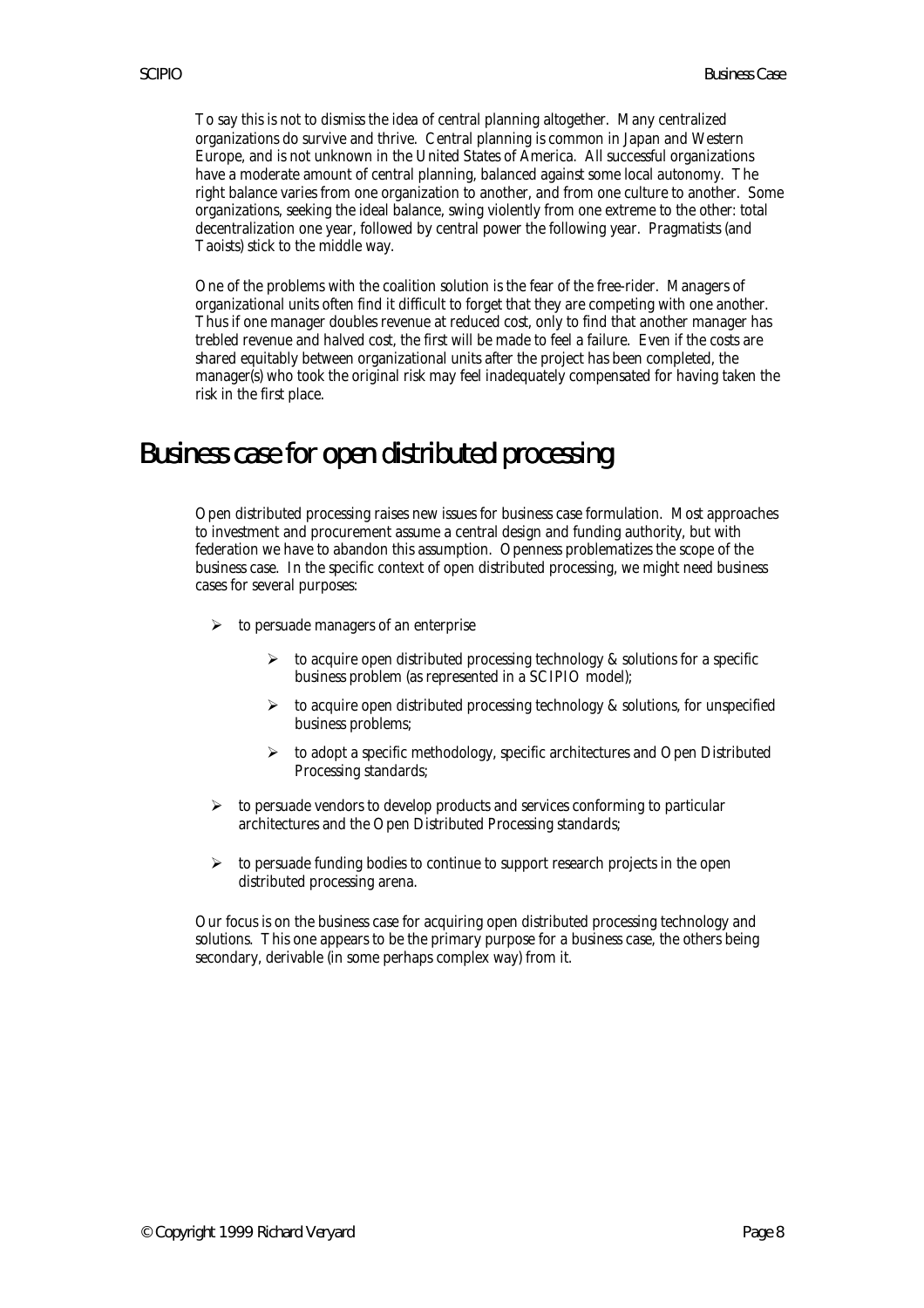# Business case process

The general situation is that a person or committee is responsible for making an investment decision. The business case is needed so that the person or committee may fulfil the responsibilities to invest properly. The business case process is integrated with the procurement process.

When one invests one's own money, one doesn't really need a business case. There are few private purchases to which standard cost-benefit analysis can be applied - perhaps utilities such as domestic heating and insulation, or savings plans such as pensions.

Business cases are required in business. It is precisely because one is an agent for others that the business case is required. Often the managers of an enterprise know what they want to invest in; the business case is required for reassurance, and so that shareholders' questions can be properly answered. Even sole proprietors may need properly worked-out business cases to show to the bank manager.

Thus the business case can be seen as an act of communication between a decision-maker (who may be a stakeholder) and other stakeholders. (This may merely be a potential act of communication: the decision-maker must have the business case prepared, and be able and willing to show it to the stakeholders on demand.)

We can picture the process of formulating a business case as follows. All the agents are described as individual persons, but they may equally be groups, such as committees or Boards.



**Relationship between business case and agent/responsibility/resource**

As we see, there is a crucial role for an adviser or **advocate**, who is the person putting the case to the decision-maker. There are several possible relationships between the advocate and the **vendor**, from complete identity to complete impartiality.

There are two ways of looking at this system. The first is to regard the business case as the focus of the system. The second is to regard the business case formulation as the focus of the system, with the business case documentation being merely a record of the business case formulation process.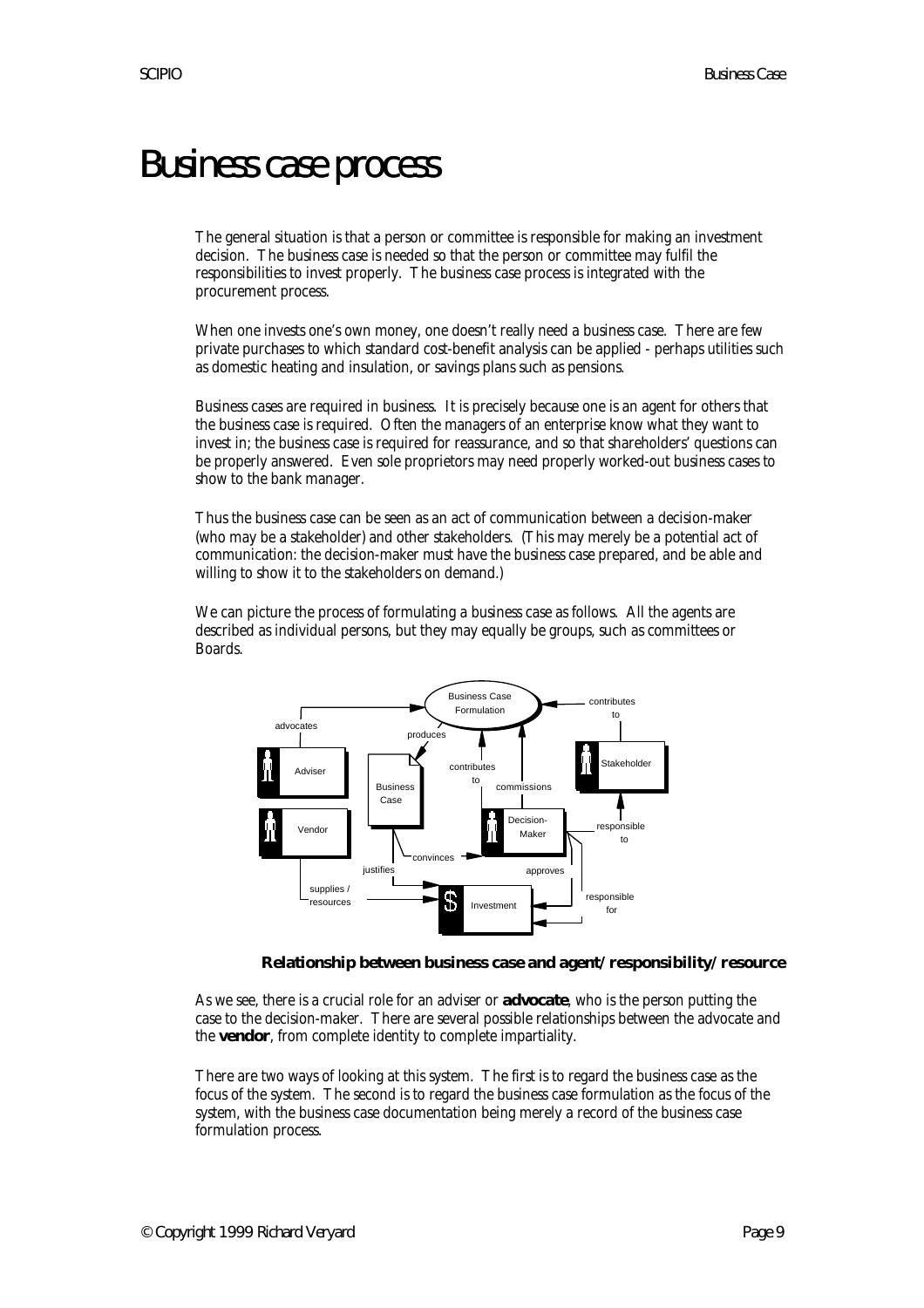## Levels of abstraction



The other dimension is that there is some relationship between some technical decision and measures of distance, and the values put on these measures of distance in terms of the intentions of relevant agents. We now have a multi-dimensional measure. "Here is what the business case looks like in this case, and here is what it looks like in this case: make your choice M<sup>r</sup> businessman."

Abstract business case: change from mainframe to network of workstations

Actual business case: change from 3 x 3090 to 1 x 3090 + 47 DOS-WINDOWS workstations, etc.

The intellectual challenge is to produce the abstract business case from the SCIPIO model, based on some notions of distance or whatever. Producing the actual business case from the abstract business case is perhaps an easier task.

# Scoping the business case

Various scoping decisions have to be made/clarified: What kinds (levels) of benefit to include? Whose benefits to include? From whose perspective? What timescale? What risk threshold? What is the level of commitment for which the business case is required: next phase of development, pilot implementation, or whatever?

# The coalition-building process

With open distributed processing, we are often trying to formulate a business case for a given stakeholder either to initiate or to participate in a federated solution.

It may sometimes be necessary to formulate a business case for one stakeholder before starting negotiations with other stakeholders. At this stage, we probably don't know what prices might be charged for the services required from (or delivered to) these other stakeholders. For such a business case, we therefore need to ask not only 'is it worth our while participating in suchand-such a system, at a given transfer price' but also 'is it likely to be worth their while participating'. In other words, we may need to (at least roughly) formulate the business case from the perspective of the other parties to the federation, as well as from our own perspective. This then enables us to make an opening offer to the other parties that they are likely to find attractive.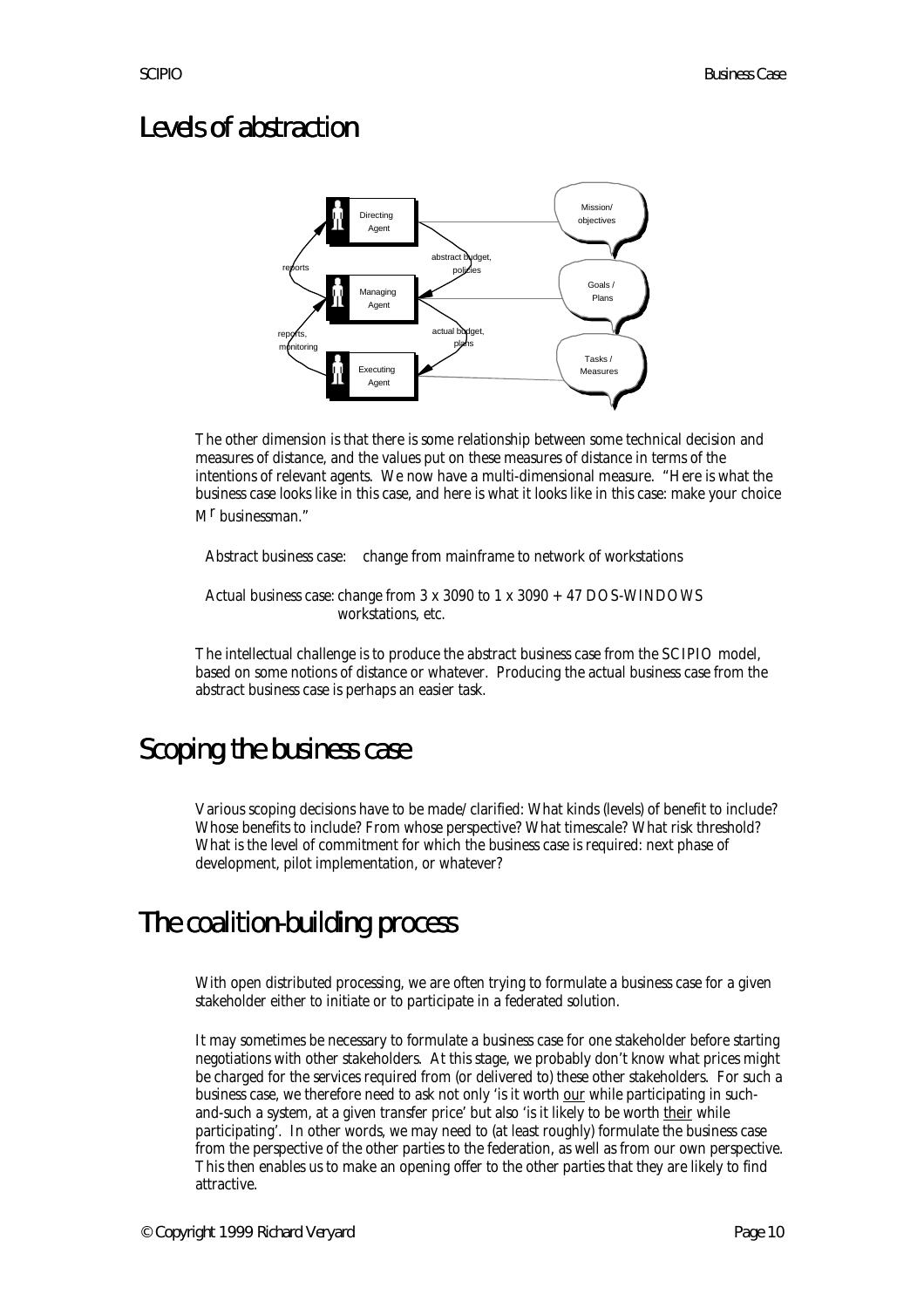# Understanding costs and benefits

# Distribution of benefits

To understand benefits, we need to recognize that benefits are distributed in three ways:

- $\triangleright$  over time
- $\triangleright$  over multiple stakeholders
- $\triangleright$  over different future scenarios, with different levels of probability

Traditional business case methods collapse these onto a single value, assessed from a centralized decision-point. Since the distribution of benefits is three-dimensional, it follows that there are three dimensions to this collapse:

- $\triangleright$  Accounting techniques of discounted cash flow (DCF) reduce the future to the present. (This is known to have some distorting effect, but the techniques are still widely used.)
- $\triangleright$  Stakeholder weighting techniques reduce multiple stakeholders to a single (virtual or abstract) stakeholder. Sometimes multiple stakeholders are just ignored or overruled.
- $\triangleright$  Uncertain benefits are converted into benefit expectations, using probability theory. This collapses branching future scenarios onto a single probabilistic future space.

With inter-organizational systems, and even within most large corporations, this notion of a centralized decision-point is a dangerous myth. There are many important issues.

- $\triangleright$  Who counts as a stakeholder?
- $\triangleright$  How do we cope with conflicts of preference between stakeholders?
- $\triangleright$  How do the costs of shared infrastructure get distributed between the beneficiaries?

If the decision-making is distributed - each stakeholder acquiring local technology in order to connect to a network - we may need to depart from the traditional business case methods, towards one that looks at critical masses [Markus 1990].

The business case methodology will therefore need to support a range of decision-making styles:

- $\triangleright$  Central decisions require benefits to be collapsed to a single perspective, as discussed above.
- $\triangleright$  Central policies (especially where these do not have mandatory force, but aim to achieve a critical mass of a certain technology within an organization or consortium) need to be analysed in terms of a dynamic take-up model. We can look at other communication technologies such as fax and EDI to help us build this kind of model. This kind of analysis also supports analysis of market opportunities by service vendors.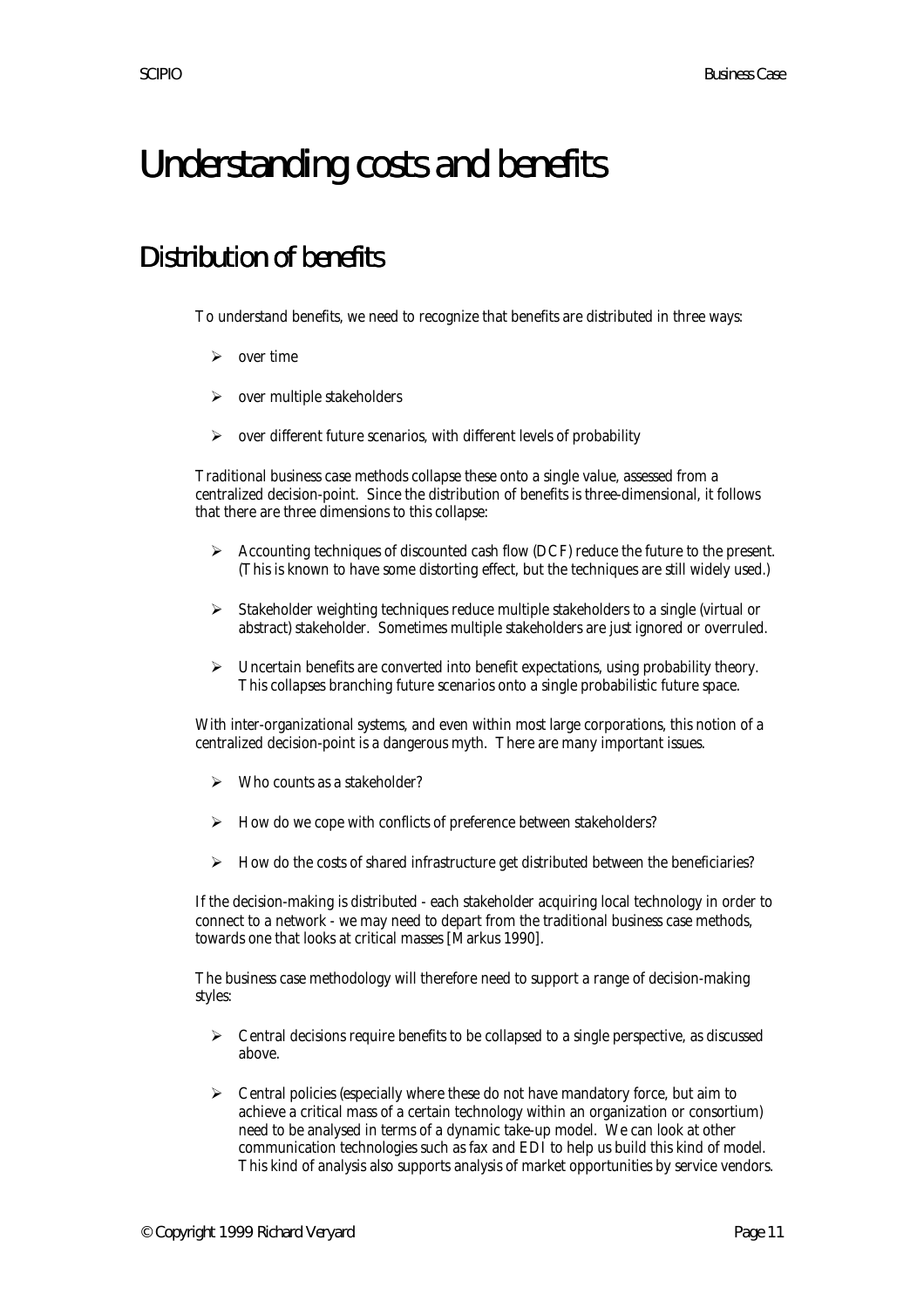$\triangleright$  Local decisions may be taken in isolation, but are also likely to be coordinated/negotiated. The business case methodology needs to support negotiation between autonomous or semi-autonomous agents, by predicting the costs, benefits and risks of particular infrastructure to each stakeholder, and therefore helping them agree on a fair basis for cooperative acquisition or development.

# Classic cost-benefit analysis

Classic cost-benefit analysis attempts to evaluate an investment by comparing the aggregate costs with the aggregate benefits, usually expressed in a single ratio scale such as money. This may create the illusion of a well-founded measure of value. [FENT91]

One complication is that cash flow distributed over time cannot be treated as a simple ratio scale. It is perhaps not even a linear scale. This means that various accounting techniques need to be applied, to reduce cash flow distributed over time to a single measure, so that different investment options can be compared. This technique is sometimes known as Discounted Cash Flow (DCF). There are three standard ways of doing this, which can result in different answers:

- $\triangleright$  Future cash flows are discounted, at a fixed discount rate, and their present values are calculated. These present values are summed, to yield a **net present value** (NPV).
- $\triangleright$  The **internal rate of return** of a proposed project is calculated as the rate of discount that would result in an NPV of zero.
- ÿ **Pay-back period**: i.e. the period of time when the NPV at a fixed discount rate becomes positive.

## Operational benefits

Operational benefits are those within the business operation system itself. They have to do with such properties as efficiency, which we can define as obtaining the maximum output from the minimum resources. (Within Business Process Reengineering, elapsed time may be regarded as a resource.)

#### **Cost-reduction**

It is worth investing to reduce ongoing operational costs. For example, downsizing (in the sense of swapping large computers for small) can perhaps lead to reduced costs.

#### **Direct revenue enhancement**

It is worth investing to increase revenue. For example, making a commercial software produce available on additional hardware platforms can lead to additional sales.

#### **Cycle-time reduction**

In Business Process Reengineering, cycle-time is treated as a resource, based on the observation that there is usually a fairly direct link between cycle-time and such measures as efficiency and quality. This leads to attempts to optimize operations across a business process chain, which are intended to increase quality and reliability, and/or to reduce cost and/or cycle time.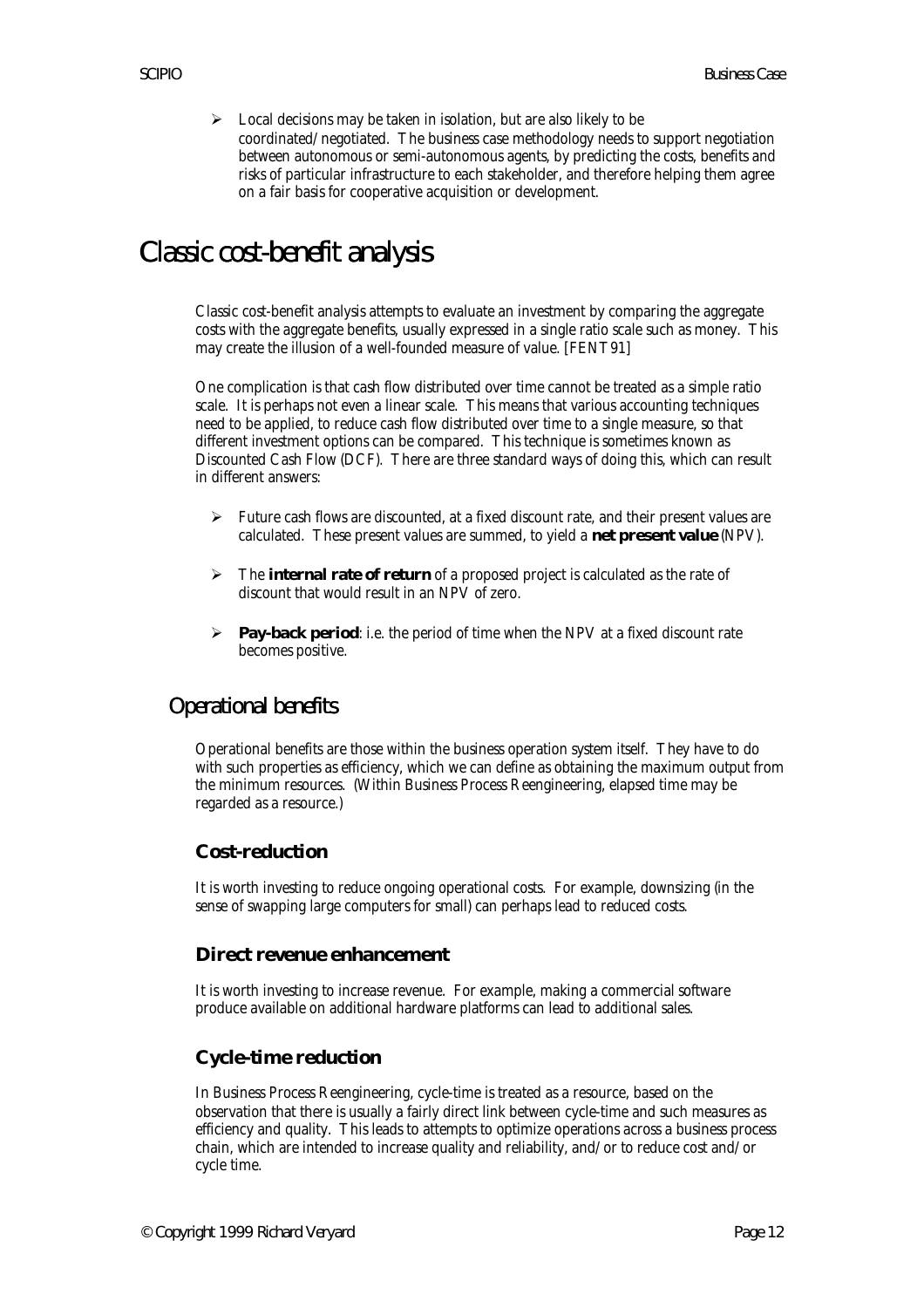## Operational costs

Operational costs are those directly incurred in operating the enhanced system. For example, the savings in inventory may be offset by increases in transport costs. Or savings in travel may be offset by increases in telecommunications costs.

Obviously, for an investment to be taken seriously at the operational level, the operational costs are expected to be less than the operational benefits.

## Capability benefits

Whereas operational benefits are largely to do with adaptation to a fixed situation, capability benefits are largely to do with adaptability to future situations. Capability benefits refer to what you *might* want to do. Words like flexibility, portability, distributability, all refer to capability benefits.

Capability benefits are sometimes referred to as **strategic** benefits. This jargon is used particularly by sales and marketing people, trying to persuade companies to buy their products and services, in the absence of obvious operational benefits. Capability benefits are also sometimes known as **intangible** benefits.

Capability benefits are at a different logical level to operational benefits. They cannot be described purely in terms of the business operation system itself, but require an understanding of the set of possible changes (and their operational cost-justifications) that might become necessary in the future.

The benefits of open distributed processing are thought to be mainly at this level. The combination of **openness** and **distributability** is expected to give the enterprise the flexibility to do things that would previously have been impossible without great redevelopment expense:

- $\triangleright$  to combine systems from different vendors
- ÿ to achieve portability between platforms
- $\triangleright$  to grow systems organically
- $\triangleright$  to get operational synergy benefits between merged organizations, or temporary joint ventures.

Flexibilitytherefore comprises business flexibility (adaptability, stability, survival) as well as technical flexibility (portability, distributability, maintainability). These kinds of flexibility are generally agreed to be useful. What seems to be very difficult is **measuring** such flexibility in any meaningful way. This makes it difficult to judge **how much** it is worth investing for a given increase in flexibility. This is a general problem for all capability benefits.

Ideally, we should like to be able to quantify capability benefits. Suppose we are asking a CEO to spend 10 million euros on a major investment programme, to increase capability in some well-defined ways. The CEO might agree that this increase in capability is desirable, but is it worth 10 million euros? Suppose there is a cheaper alternative, with reduced benefits, costing 5 million euros: is there any sound way of justifying the more expensive option?

The dilemma in quantifying capability benefits is as follows. For a method to be reasonably accurate and comprehensive, it is likely to be too complicated to win the confidence of the decision-makers. Mathematical formalisms have been attempted, but have not become widely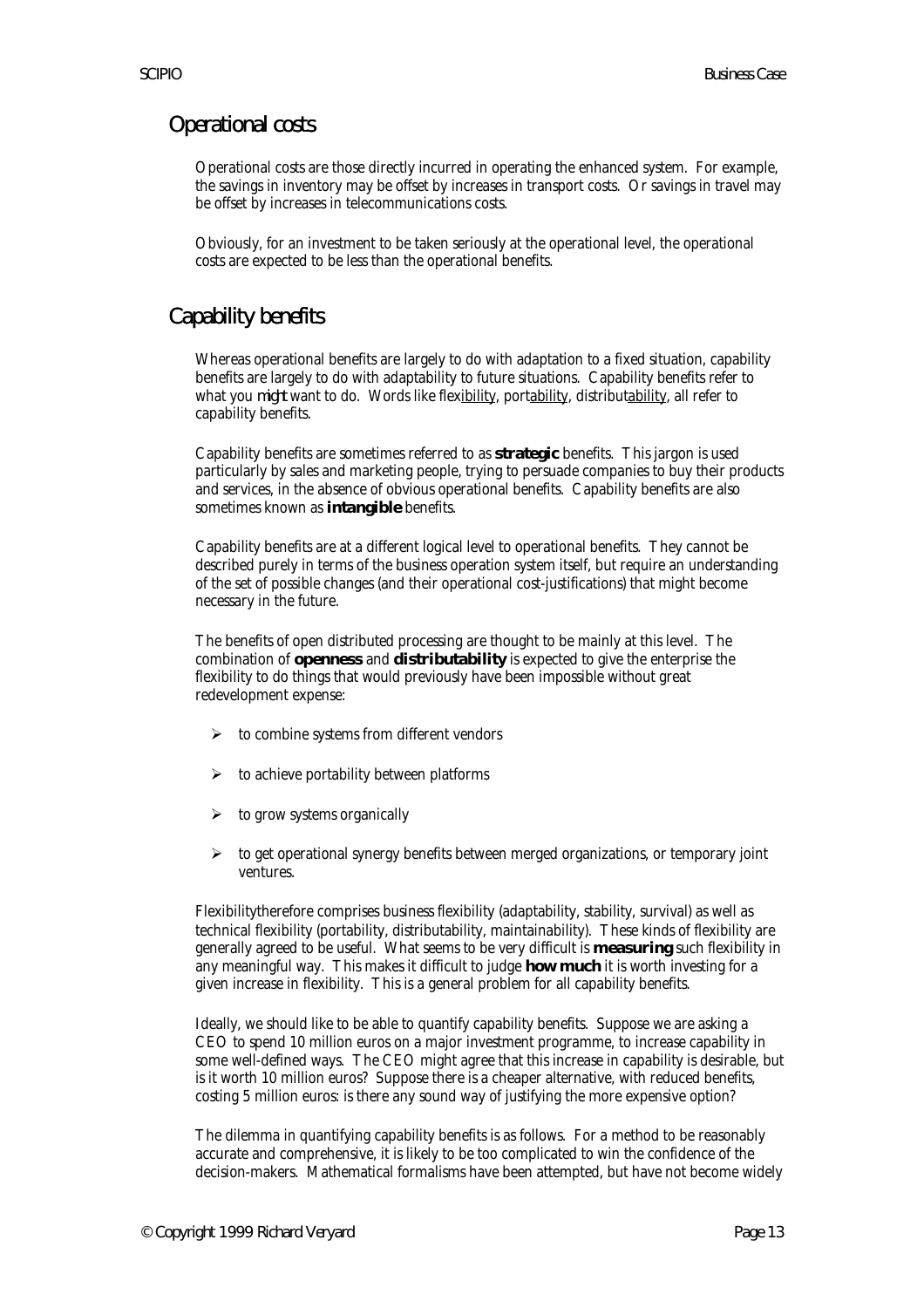adopted. Part of the problem is that these formalisms omit organizational culture and politics, which are almost impossible to formalize.

Some mid-point between total mathematical rigour and total gut feel would however be valuable. Techniques exist within general decision-support systems, which might be applicable in this area.

## Capability costs

It would be illogical to consider the capability benefits without also considering the capability costs. Here are some examples of hidden (indirect) capability costs:

- $\triangleright$  Going for the cheapest solution in the short-term may cut off opportunities for organizational learning. For example, contracting out may improve cash-flow, but erode control over quality.
- $\triangleright$  Single-sourcing purchases may enable volume discounts in the short-term, but may make for vulnerability in the longer-term.
- $\triangleright$  Opportunity costs must probably be regarded as capability costs. Churchman has pointed out that these can only be reckoned within (arbitrary) system boundaries.

### Conflict between operational and capability levels

There will often be a conflict between operational benefits and capability benefits. This is not the same as the conflict between short-term benefits and long-term benefits, although there is a relationship between the two conflicts.

> *"Many years ago, Sir Ronald Fisher noted that every biological system had to face the problem of present versus future, and that the future was always less certain than the present. To survive, a species had to do well today, but not so well that it didn't allow for possible change tomorrow. His Fundamental Theorem of Natural Selection said that the more adapted an organism was to present conditions, the less adaptable it tended to be to unknown future conditions. We can apply the theorem to individuals, small groups of people, large organizations, organizations of people and machines, and even complex systems of machinery, and can generalize it as follows: The better adapted you are, the less adaptable you tend to be." [Weinberg, pp 29-30]*

One criticism of Business Process Reengineering is that it concentrates on adapting the organization to the current environment, without having any formal method of measuring the effect on the adaptability of the organization.

#### Levels of benefit

We have distinguished two levels of benefit: operational and capability. As the name suggests, **operational benefits** are the immediate benefits of the business operational system. To describe these, we merely need to think of the operational system, and need not look beyond this. **Capability benefits,** on the other hand, are benefits within the broader system of managing the enterprise over time.

Although a business case may sometimes **refer** simply to the operational system, the business case processes themselves (from formulation via agreement to implementation) sit within the broader management system.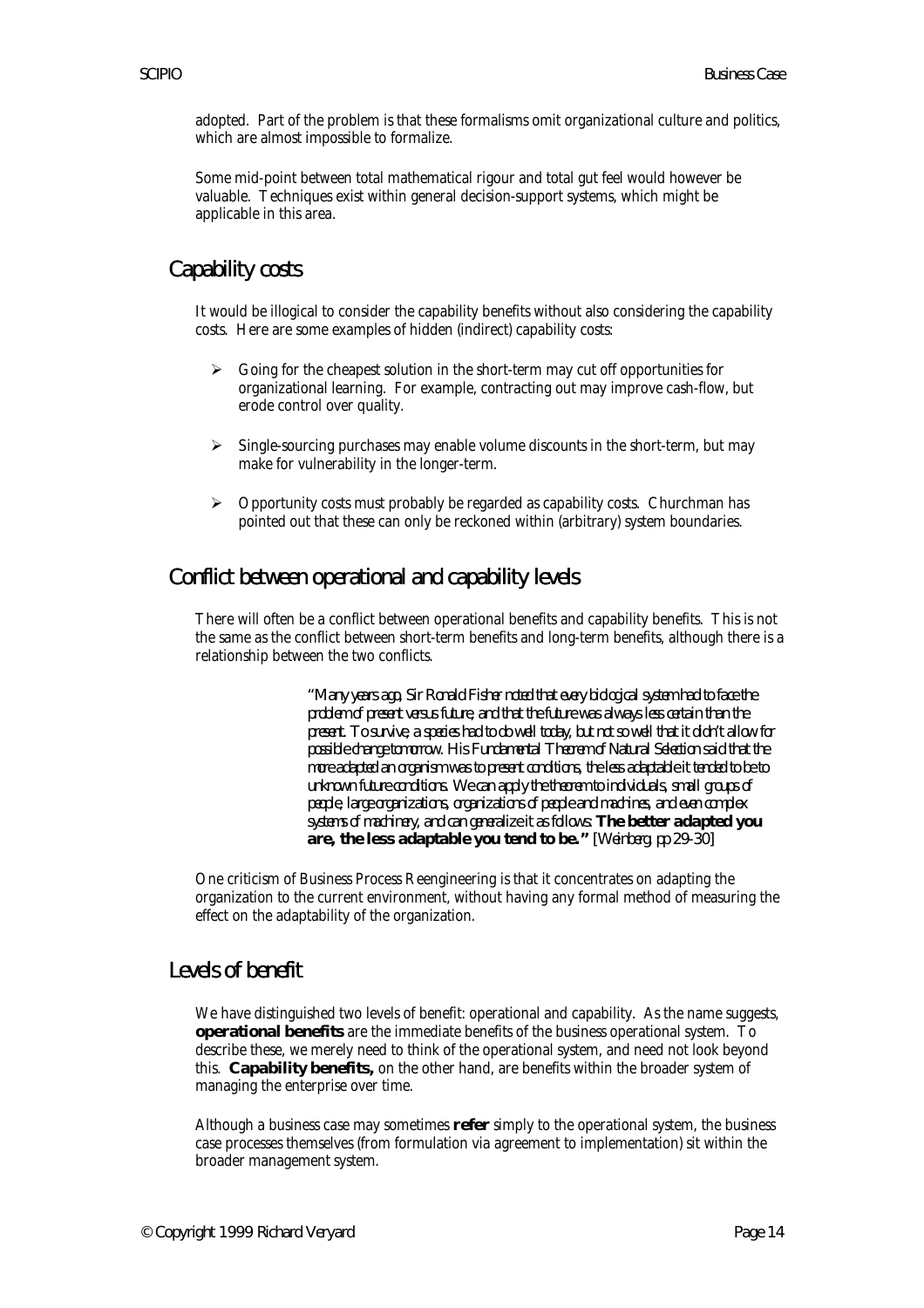

**Figure 1: Levels of benefit**

### External and internal benefits

The benefits from open distributed processing to an enterprise may be from improvements in external communications (in other words, better communications with other enterprises) as well as internal improvements.

We must carefully distinguish between the benefits to an enterprise gained by communicating better with other enterprises, and benefits gained by these other enterprises.

But of course, if the enterprise can recoup financial or other benefits as a result of offering benefits to these other enterprises (e.g. through increased customer revenues or decreased supplier costs), or can otherwise improve its competitive position, this becomes a benefit for the enterprise itself.

#### Summary of costs and benefits

Classic cost-benefit analysis is a reasonably good technique for evaluating operational benefits. It is not so good at evaluating capability benefits. For one thing, even if we can quantify the financial benefits of being able to respond quickly to a particular event (such as the disappearance of a preferred supplier), we usually cannot reasonably estimate whether, when or how often this may happen.

Furthermore, classic cost-benefit analysis tends to concentrate on operational costs, and ignores capability costs (including, but not restricted to lost opportunity costs).

## Orders of benefit

Several attempts have been made to identify levels or orders of benefit. For example, Venkataraman identifies five levels:

1. Local application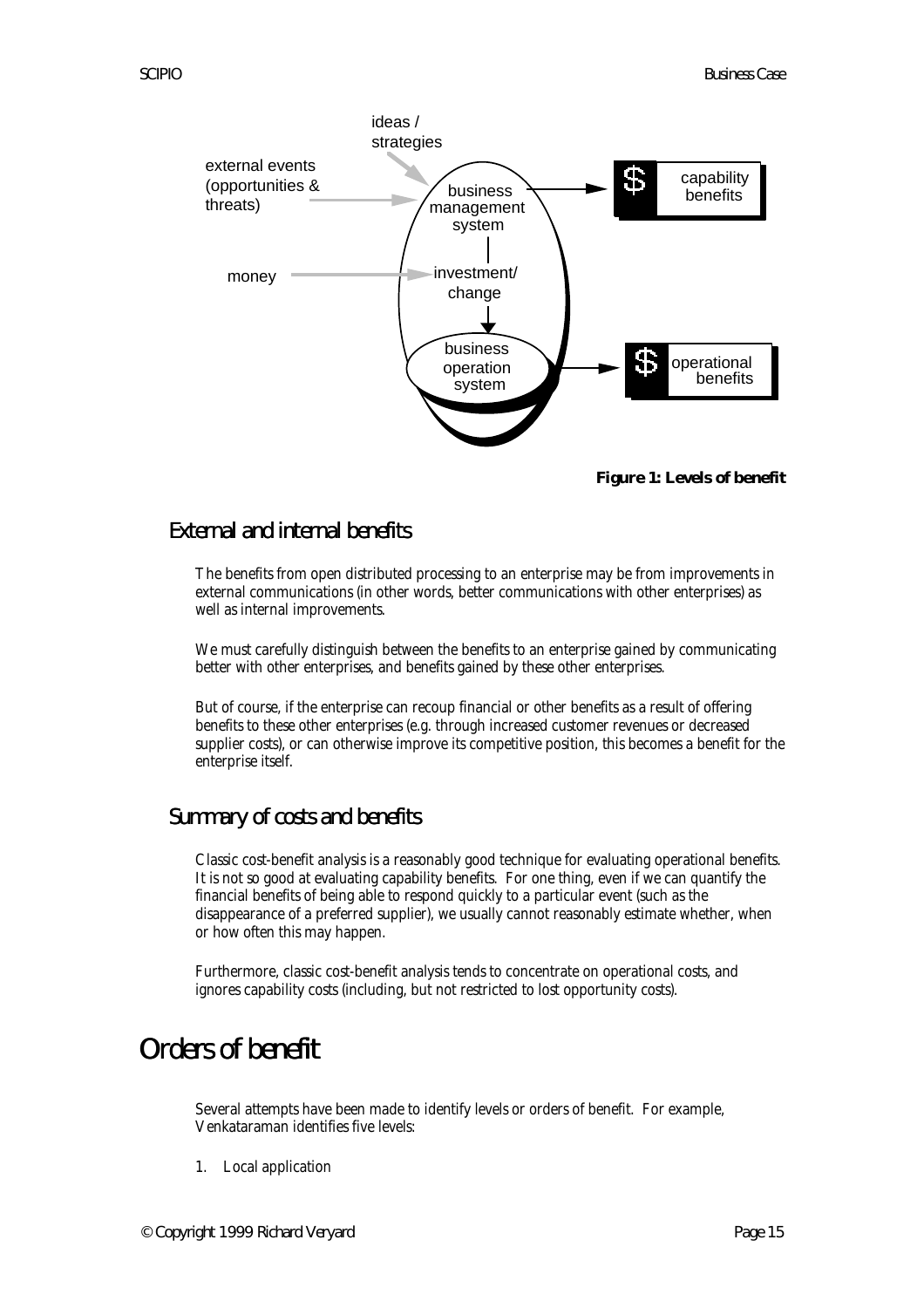- 2. Enterprise-wide integration
- 3. Business process re-engineering
- 4. Business network redesign
- 5. Business scope redefinition

In the section above, we distinguished between first-order (operational efficiency) benefits and second-order (capability) benefits.

In addition, there is a third order of benefit can be identified, which we can think of in terms of organizational learning or organizational intelligence. We can therefore identify three **orders** of benefit:

- 1. More **efficiency / effectiveness** of a given process in a given environment
- 2. More **flexibility / stability / capability / negotiating power** of a given process or organization relative to a set of possible scenarios
- 3. More **intelligence / creativity / learning power** of a given organization or consortium.

Note: these three orders do not map onto the five levels of benefit identified by Venkataraman. They do however seem to map fairly closely to the three levels of transformation sketched by Blumenthal and Haspeslagh.

Note: the first of these three orders is sometimes subdivided into (1a) cost and (1b) quality. For example, MacCormack et al identify four areas of business leadership: cost, quality, flexibility and innovation (which they interpret rather narrowly as time-to-market).

## Interaction distance and benefit

We can identify specific patterns of the usage of open distributed processing that promote each order of benefit. We can characterize some of these patterns in terms of **interaction distance**.

#### Efficiency / effectiveness

Efficiency  $\ell$  effectiveness may be increased by reducing the distance along the (business valueadded) process chain. Open distributed processing provides a variety of mechanisms for interconnectivity between systems and subsystems, thus allowing closer communication both technically and socio-technically.

Examples of this level of benefit can be found in business process re-engineering (BPR) and total quality management (TQM). We can understand BPR as an attempt to reduce the total interaction distance along a business chain. BPR often requires information systems redevelopment, using client/server techniques to link heterogeneous legacy systems [Mills & Mabey]. Tools exist to support BPR [Spurr]; we expect that tools to support these modelling aspects of SCIPIO will resemble extensions of some such existing tools. In a complementary way, we can understand TQM as an attempt to reduce the interaction distance between the supplier and the customer, in order to increase responsiveness to the customer [Bowles & Hammond].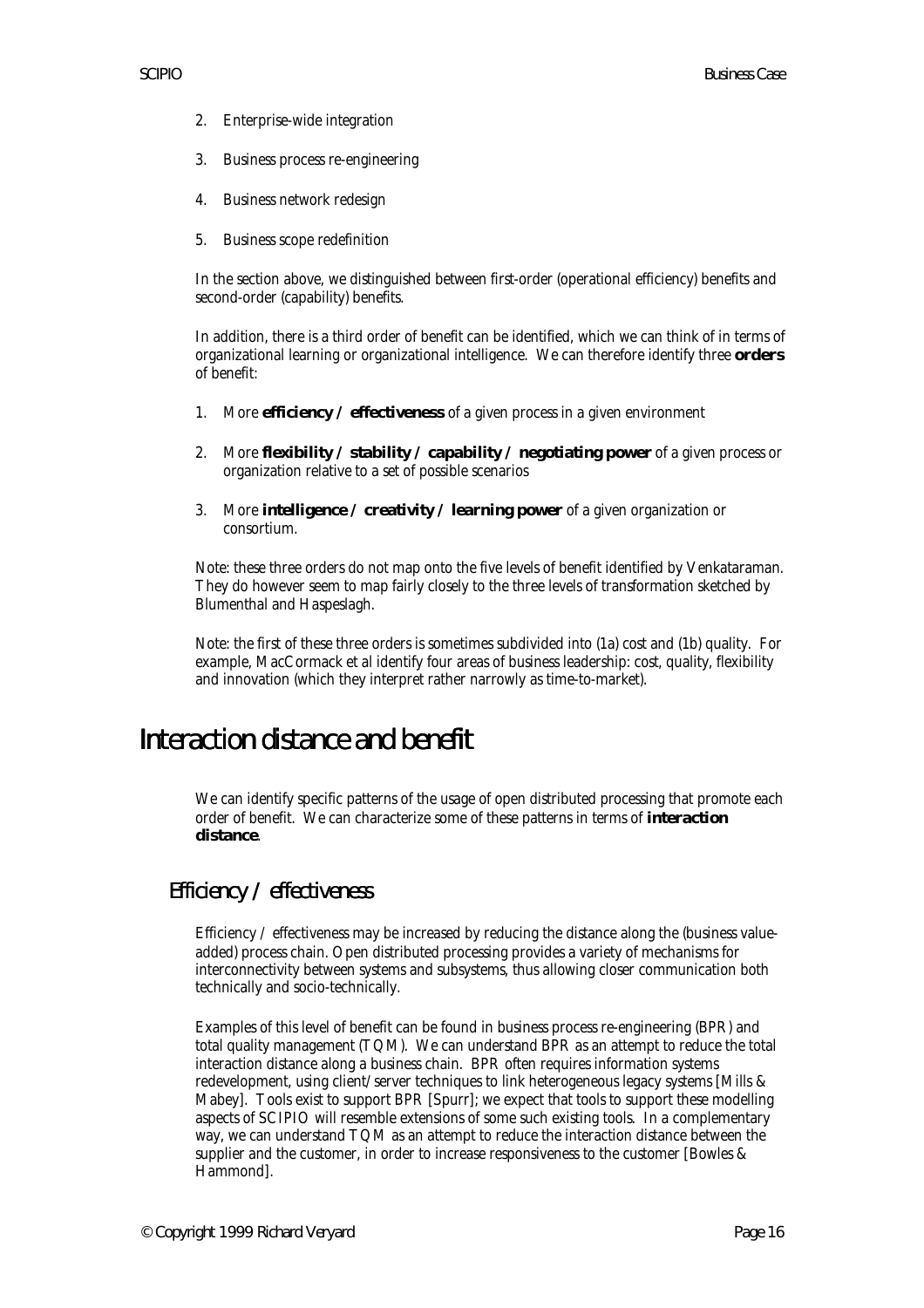## Flexibility / stability

Flexibility / stability may be increased by reducing the dependency on any particular component, component type, supplier or technology. (As we have pointed out elsewhere, this usually involves an increase in dependency on some other technology or architecture.) ODP provide standard interfaces, and enables more choice, even to the extent of real-time service procurement (selection, negotiation, agreement, provision, settlement).

How can this be characterized in terms of distance? In some respects, we are increasing the interaction distance, by putting the particular device at arm's length, interposing various (distancing) mechanisms between the user (client) and the ultimate server. But surely this is not the same concept of interaction distance as in (1).

## Organizational intelligence and learning power

Organizational intelligence and learning power is increased by increasing the effectiveness of certain special processes, including those of modelling (understanding), planning (action), implementation (change) and learning (knowledge). These need to be collective processes, taking place across a distributed or federated organization. Any technological support will probably fall within the CSCW arena.

However, the CSCW research community has not yet tackled the crossing of organizational boundaries. Their notion of workgroup appears to follow the model of the research group itself, with cooperation between coequals, and without internal contracts. These assumptions are of precisely the sort that SCIPIO modelling is designed to explore.

As with (1), we want to reduce the distances within each of these processes, as well as the distance between any two of them. But because these processes are not the ordinary business value-added processes, so the notion of interaction distance is rather special.

Thus we have three different concepts of interaction distance, according to the order of benefit we are interested in.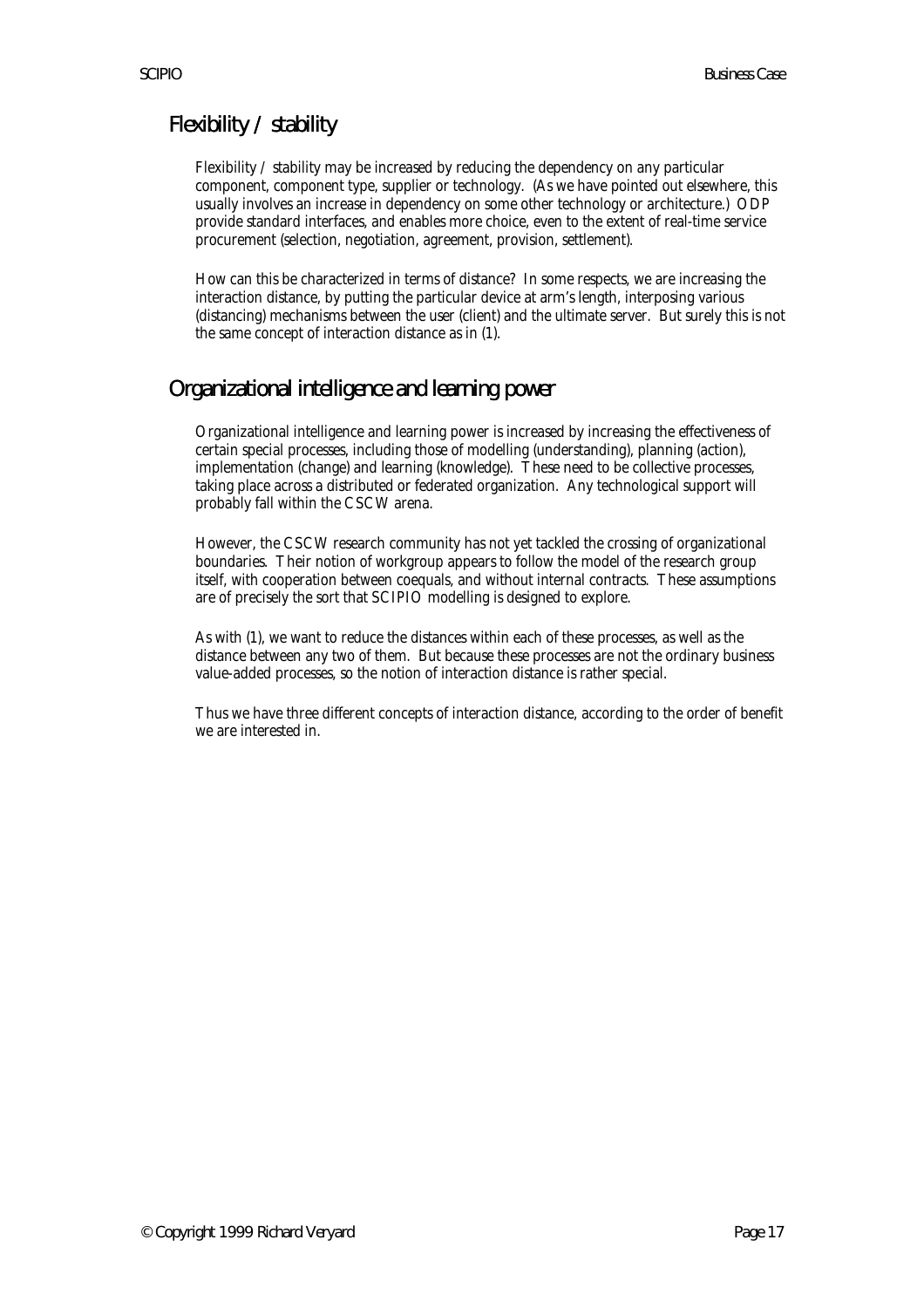# Benefits of Specific Solution

# Scoping

A major difficulty of formulating business case is that existing methods are notoriously sensitive to scoping. Investment and procurement judgements depend not just on the scoping of the solution, but also on the boundaries of the target organization(s) in which the solution is to be implemented, whose costs and benefits are to be considered.

## Analysis of strategy in terms of interaction distances

For an example of how the concept of interaction distance works, let us consider a typical product manufacturer. We can produce a very high-level model of the enterprise, with three internal agents, and three external agent classes, as shown below.



**Figure 2: Business relationship model for product manufacturer**

As argued by Tidd, different technological strategies demand different balances between these agents. Thus a technology breakthrough strategy is ideally led by R&D, often in close collaboration with companies that would normally be regarded as competitors. By contrast, a strategy of technology fusion would require a much stronger role for production, with close links to suppliers of component technologies. Obviously, such business synergies will need to be supported by information systems that communicate across and between organizations in an appropriate manner. Some strategies may require so-called Chinese walls, providing a level of protection from information leaking prematurely to competitors.

MacCormack et al formulate similar links between business strategy and proximity (which we take to be equivalent to our notion of interaction distance). 'For businesses where cost leadership is the sole driver of competition, location is important only as a driver for reducing transportation, labor and inventory costs. For markets with stronger emphasis on other factors, however, location has an expanded role: leadership in quality places higher demands on both the workforce and the suppliers. Competing through innovation and time-to-market requires customer proximity, a coordinated design-manufacturing link, and, potentially, local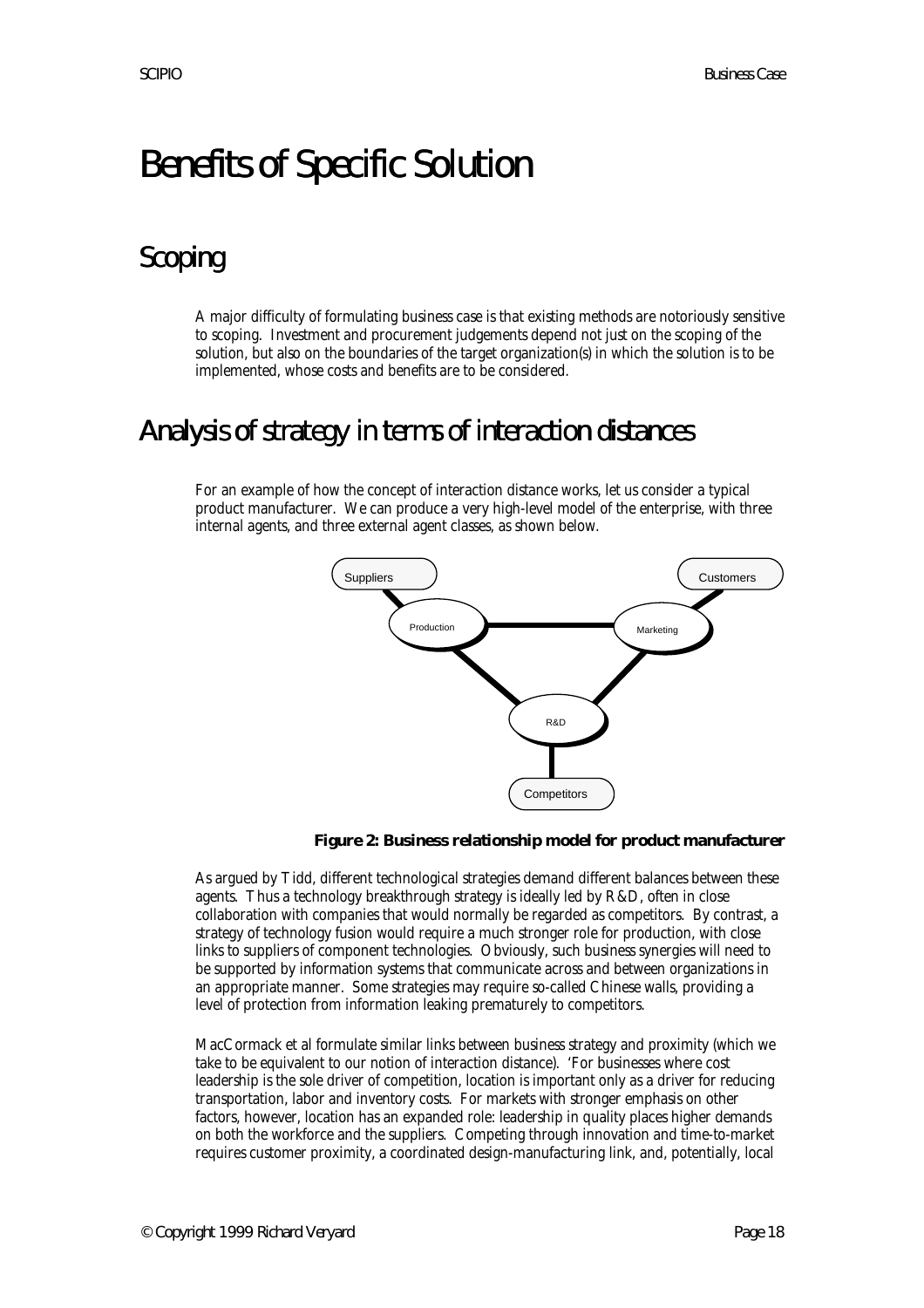development resources. Achieving best-in-class flexibility may again require customer proximity and, potentially, a different set of production techniques and skills.

The chosen strategy can then be defined in terms of the desired interaction distances between the agents. Some strategies may require a level of distance verging on intimacy. (Business jargon calls this 'getting into bed with' your supplier or customer or business partner.) Meanwhile, 'Chinese wall' strategies demand deliberate distancing between specified agents.

## Analysing dynamic interaction with other 'players'

Often, a business case for a networking solution of some kind depends on a prediction of the behaviour of other players. At the same time, their behaviour will be based on predictions of your behaviour. This establishes an **ecology** of dynamic interaction between the players. A recursive analysis may be required, to determine the possible/plausible equilibrium points in this ecology.

The modelling of this ecology is an outstanding issue. An ecological model needs to relate to the models (whether formal and explicit, or informal and implicit) from the perspective of each player.

## **Snowballing**

The value of an object (such as an idea, a language, or a skill) increases with its use. Suppose V<sub>1</sub>(o) is the value of the i<sup>th</sup> use of the object o. The aggregate value of an object that will be used n times is given by the formula:

$$
\sum_{i=1}^n\!V_i(o)\;.
$$

Now if we have m users of the object, each using the object n times, their coordinated use of the object would be worth

$$
\sum_{i=1}^{n^*m} V_i(o)
$$

whereas their separate use of the object would be only worth

$$
m^*\,\sum_{i=1}^n\!V_i(o)\,,
$$

which is less, because  $\rm V_{i}(\rm o)$  is a monotonically increasing series. This is what makes the coordinated use of an object by several stakeholders worth more than the separate / independent use of different objects.

Therefore, estimates of the value of an object depend on the number of other users and the extent of their usage.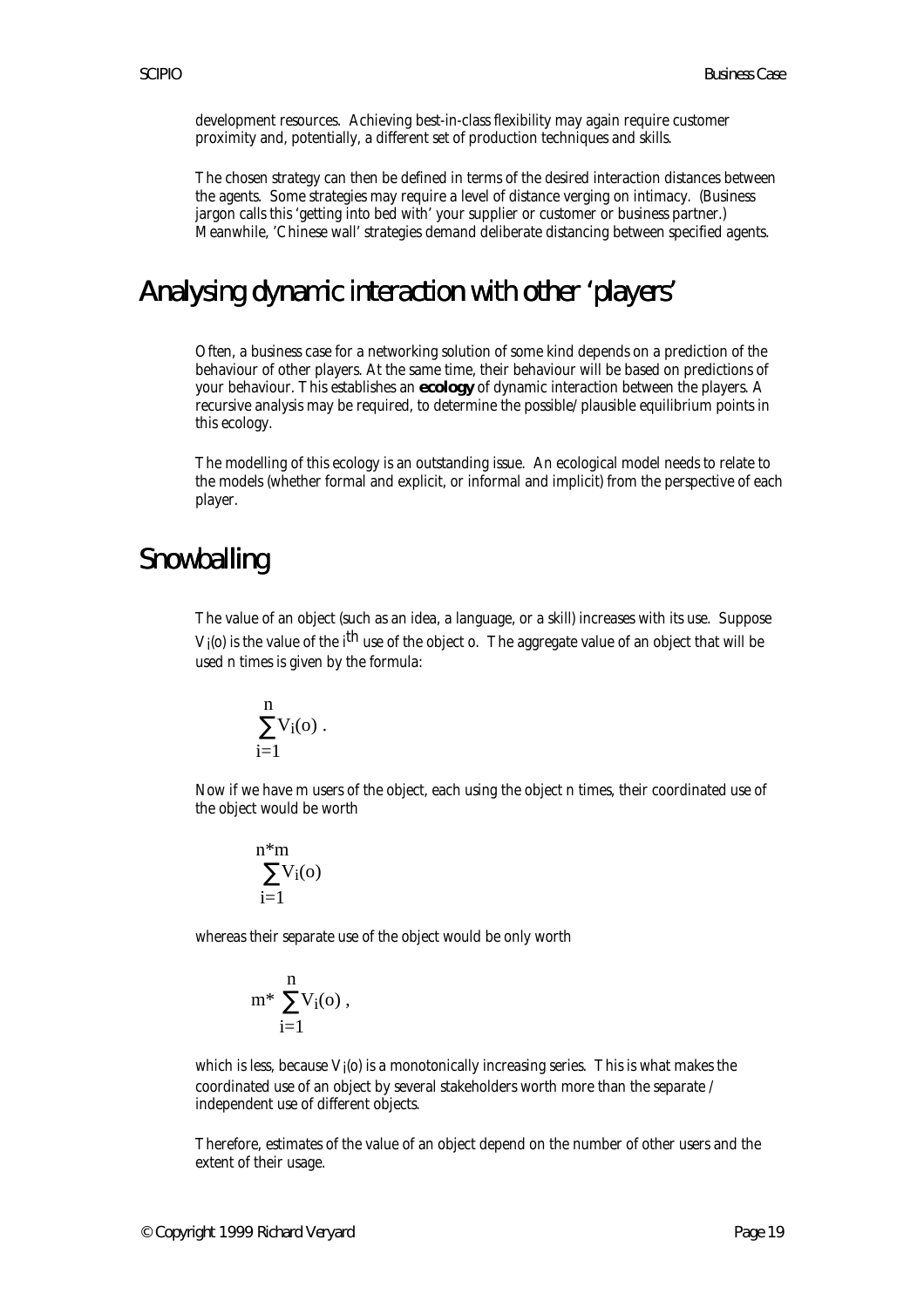# Analysing benefit

Potential benefits can now be classified and ranked in terms of distance and other key concepts, derivable from the SCIPIO model.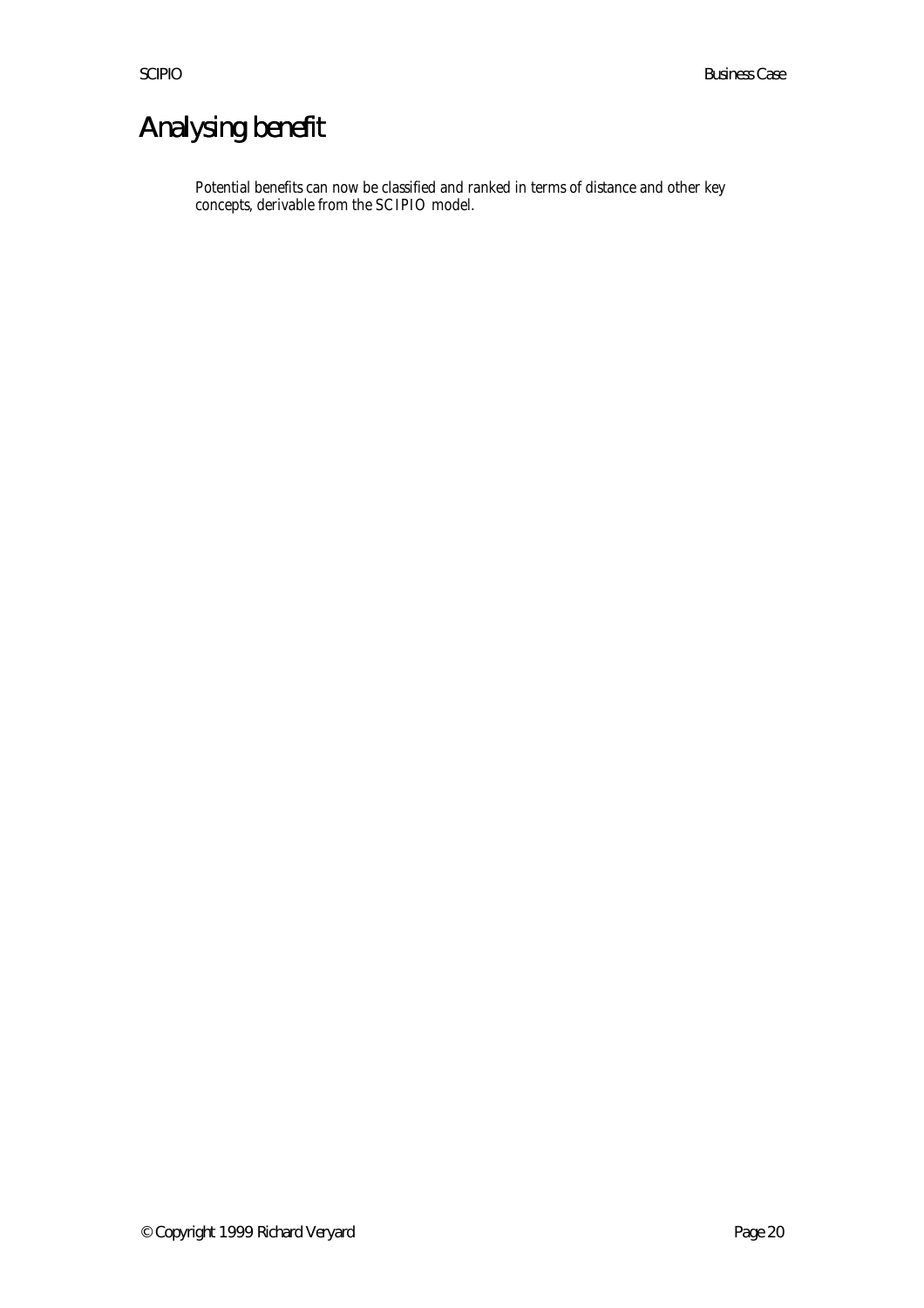# Business case method

# Introduction

The business case is not an end in itself, but a means to an end: rationally justified (and justifiable) investment decisions. We need to consider how it contributes to this end, and how the business case process needs to be embedded within the business management system.

## Business case scope

A business case compares costs and benefits within a defined system. This system may be an entire enterprise, or a portion thereof (such as an operating division). The system may even encompass several autonomous enterprises, particularly in an open distributed environment.

When there are benefits to two or more enterprises from improved inter-enterprise communications, the costs may need to be shared according to a discourse that compares the quantity of benefit accruing to each.

## Purpose of business case method

A business case methodology for ODP could yield the following benefits:

- $\triangleright$  demonstrating understanding of ODP
- $\triangleright$  encouraging use of ODP
- $\triangleright$  raising confidence in the ability of vendors to produce useful devices
- $\triangleright$  raising confidence in the ability of purchasers to justify and deploy ODP technology
- $\triangleright$  providing vendors with a template for selling odp products
- $\triangleright$  supporting negotiations between organizations to divide the costs of shared technology.

# Components of business case method

A business case methodology needs to contain the following components:

- $\geq$  a method for formulating business cases (perhaps based on a business case template)
- $\geq$  a method for coordinating business case formulation with solution formulation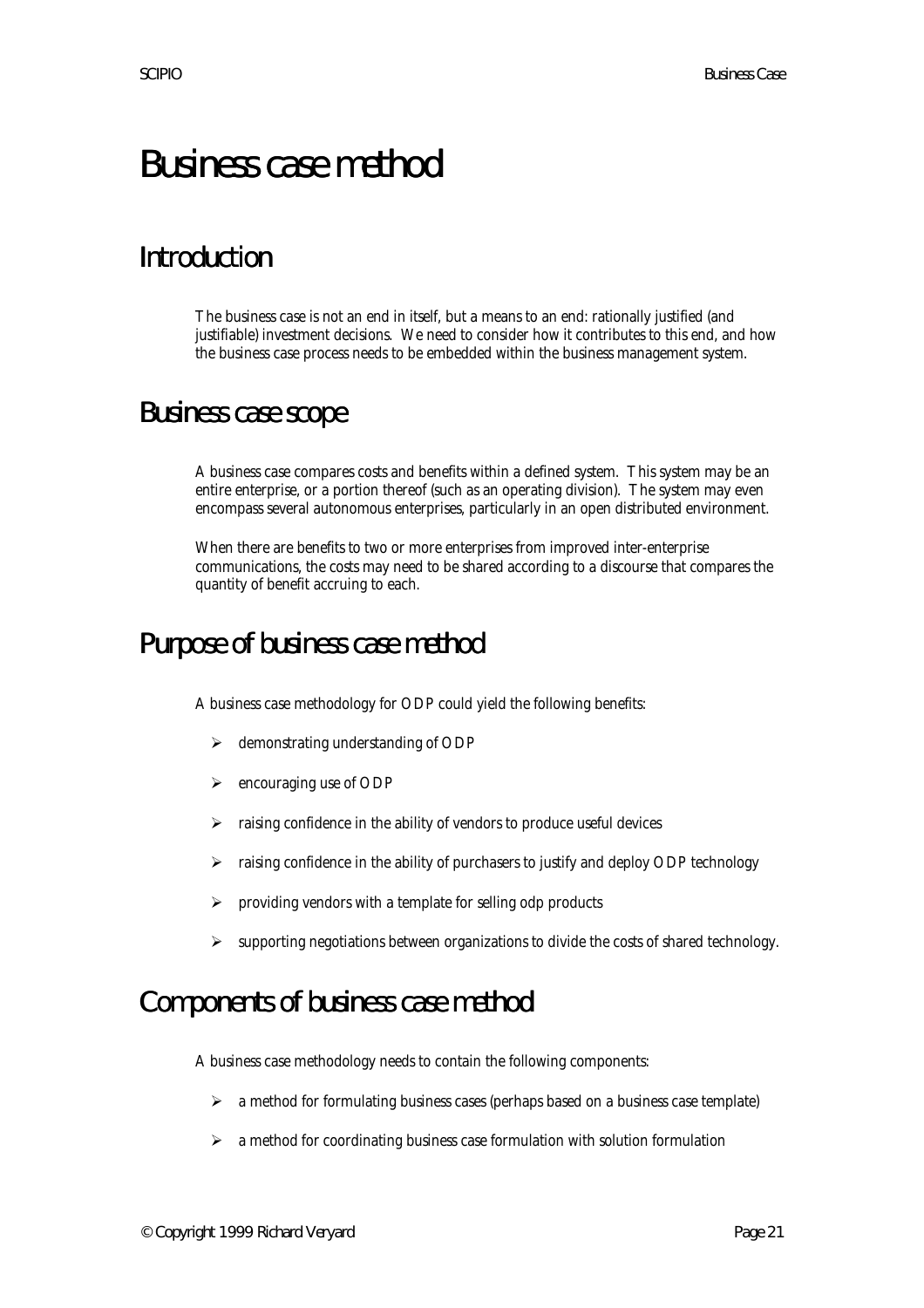- $\geq$  a method for presenting and agreeing business cases (in relation to the proposed solution, or a range of possible solutions)
- $\triangleright$  a method for implementing the solution (as a set of inputs to project management).

As the business case is bound to leave some elements of the solution unspecified or open, we need to understand the extent to which agreement to the business case implies agreement to at least some elements of the solution. Once the business case has been agreed, and its implementation delegated to a project manager, how much flexibility does the project manager have to interpret the business case?

## Use of business case

When the business case has been accepted, it is then embedded in a project plan. The project manager and project sponsor are jointly responsible for ensuring that the business case assumptions remain true, that the business case CSFs are managed, that the benefits are at least as great as those foreseen in the business case, and that the business case as a whole remains valid.

# Iteration

*"When we mean to build We first survey the plot, then draw the model; And when we see the figure of the house, Then we must rate the cost of the erection; Which if we find outweighs ability, What do we then but draw anew the model In fewer offices, or at last desist To build at all?" [Henry IV Part 2]*

The formulation of the business case is part of the solution process. Although we may sometimes imagine solutions without thinking of their business feasibility, such solutions may have to be heavily revised when business feasibility is considered.

# Summary of business case method

The need for coordination and iteration between the business case formulation and other activities, as discussed in this section, leads to a view of business case-making as a process, rather than of the business case as a static product. This is shown in the following diagram.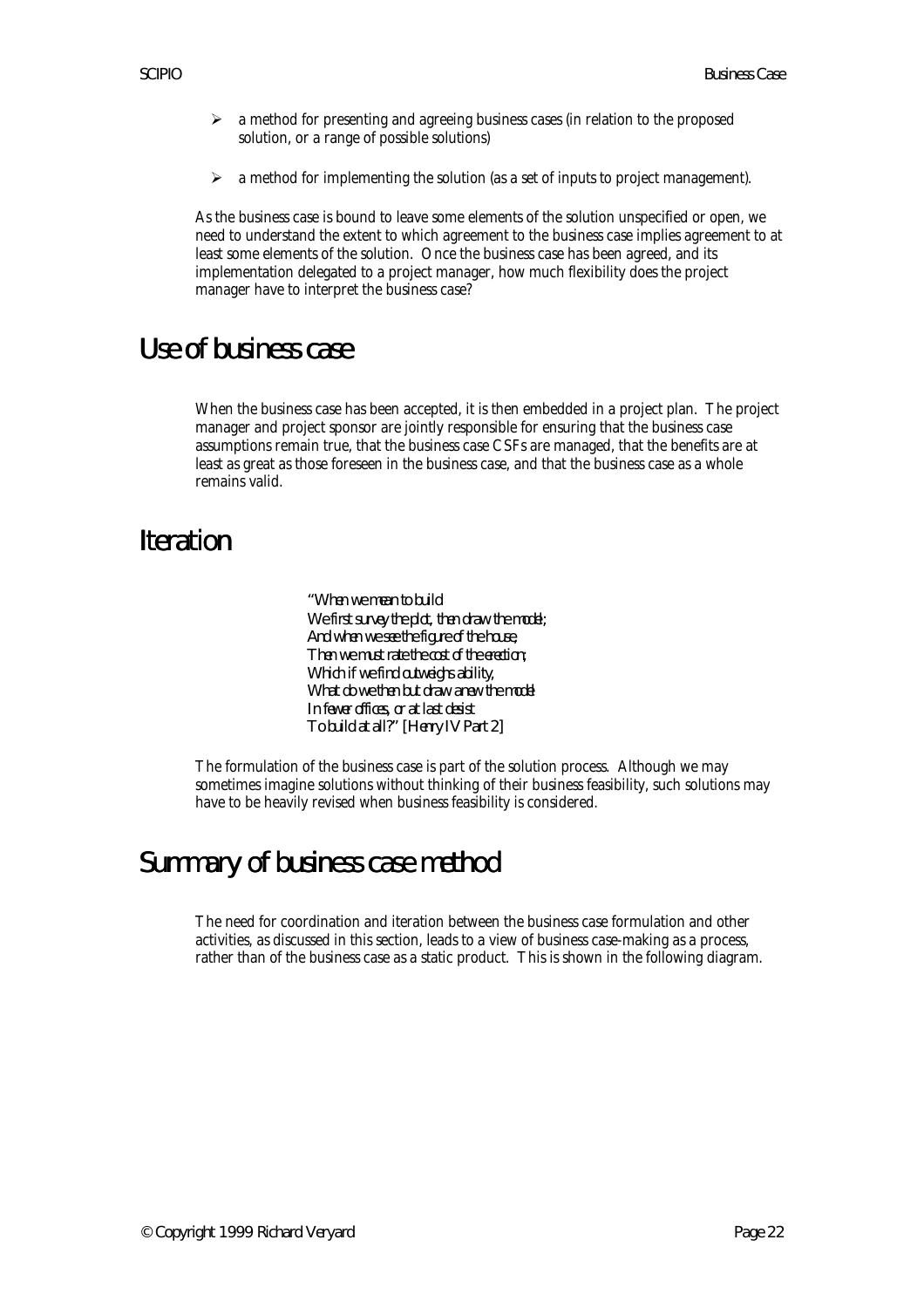

**Figure 3: Business case methodology**

The business case-making process is itself an important part of the organizational learning process.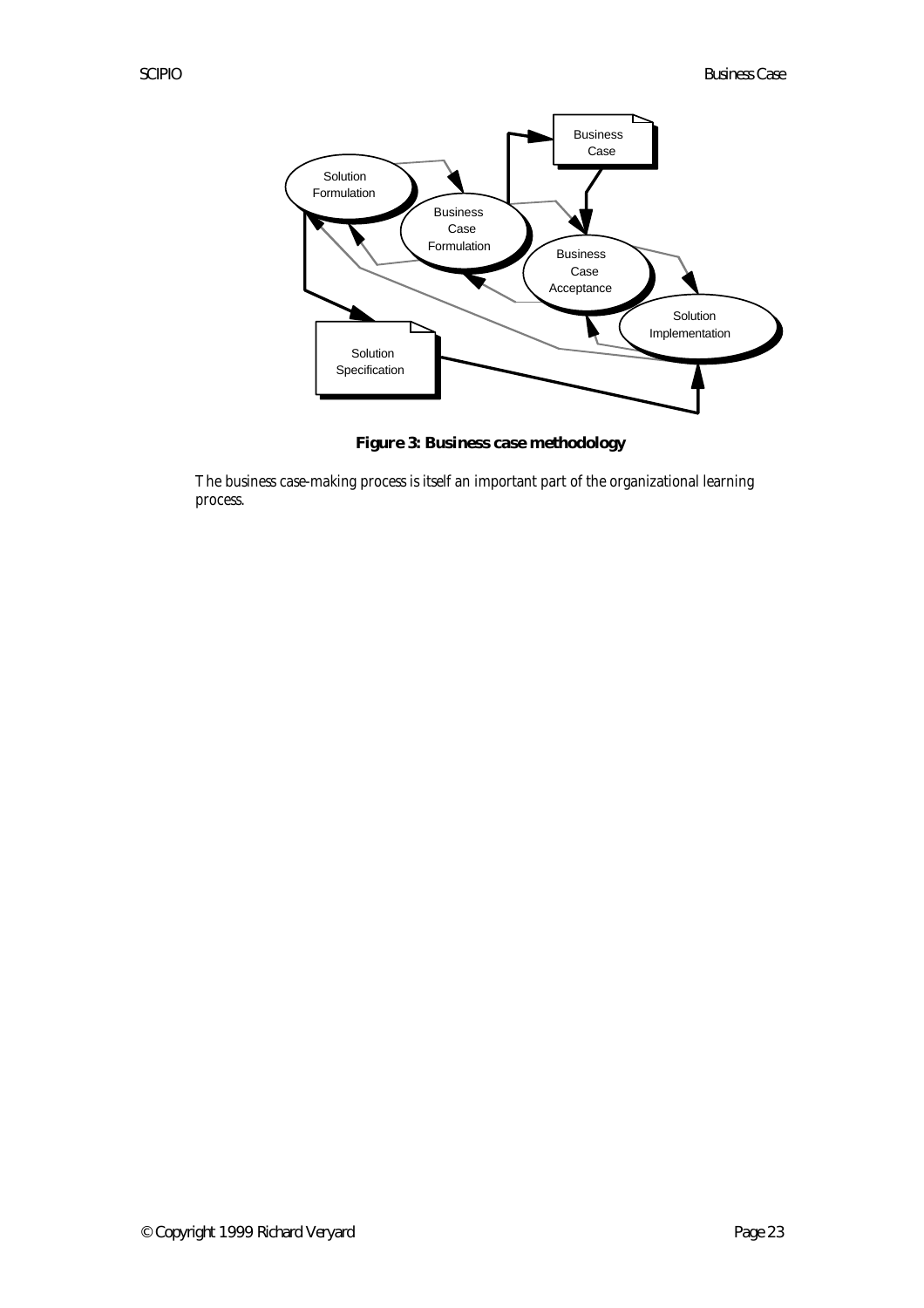# How does SCIPIO support a business case for open distributed processing

# Introduction

In this document, we have outlined several methods associated with cost/benefit analysis. These generally attempt to derive a single figure of merit from a series of benefits and costs measured in money terms and to compare different figures of merit arrived at from different standpoints of the likelihood of the benefits and costs occurring.

We have also noted the notion of capability benefits. Although these may accrue from the project under consideration, measures in cash terms are typically more difficult to assign and therefore to analyse using NPV techniques. They can be regarded as organizational benefits, which improve performance of the enterprise because of, for example, increased levels of satisfaction and understanding.

The view taken here is that in the distributed environment the capability benefits may be more important than the operational benefits, and that attempts to explore the capability benefits, possibly within the context of the classic cost-benefit procedures, would be necessary. This may result in changes in the way the classic procedures are used.

# Operational and Management Models

We have distinguished two levels of benefit: operational and capability.

To analyze operational costs and benefits, we need a business relationship model containing operational enterprise concepts. To analyse the capability benefits (and costs), we shall need to use the management level of business relationship model as well as the operational level.

A business case that merely refers to operational costs and benefits can be supported by a model of the business operational system. A business case that refers to capability costs and benefits may need to be supported by a model of the business management system.

# Scenario planning

One way to use SCIPIO models to develop business cases is to formulate a series of future scenarios, and estimate the potential response to these future scenarios:

- $\geq$  to enable some operational benefits to be obtained
- $\triangleright$  to enable some business cases to be made.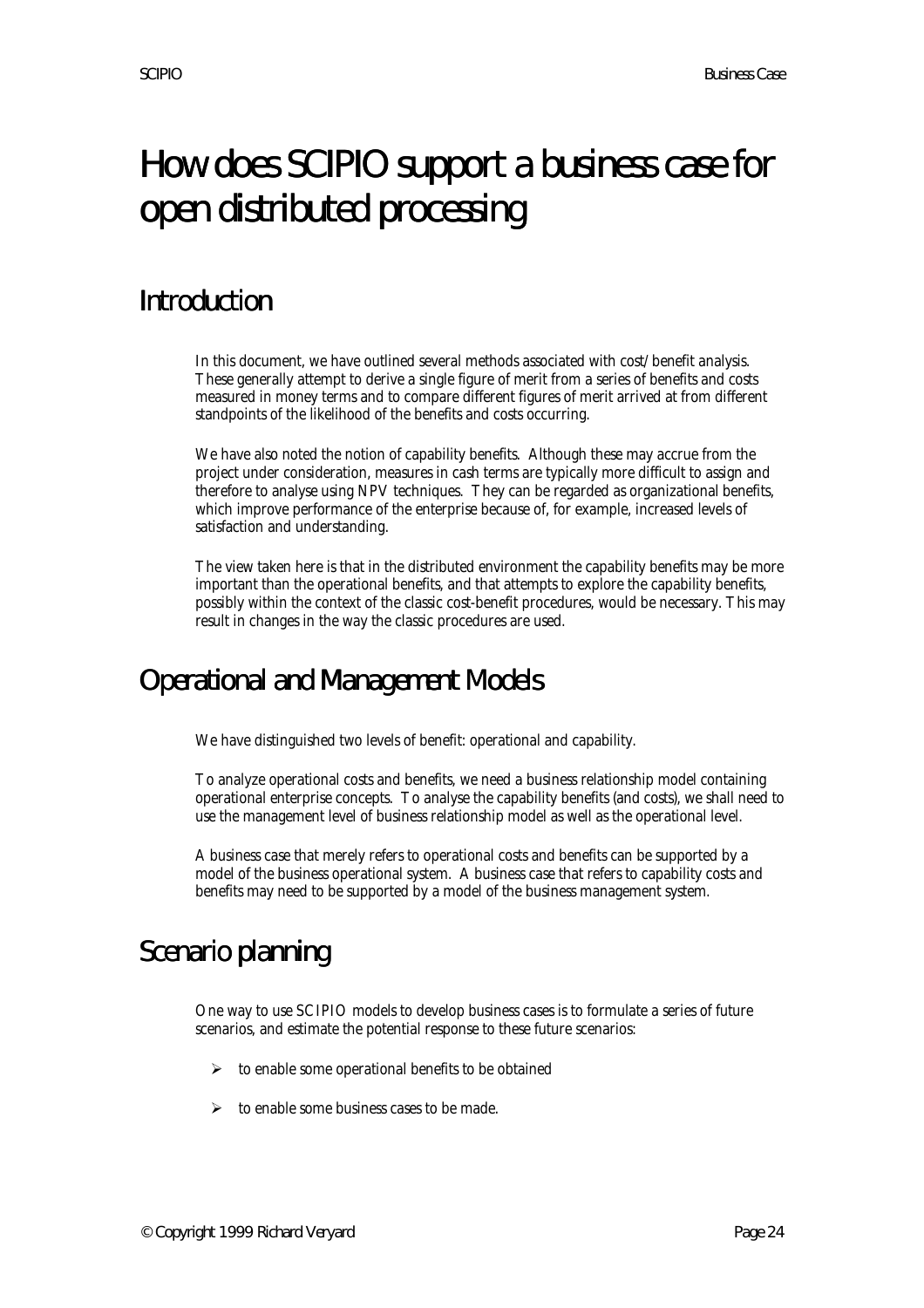

**Figure 4: A systematic framework for analysing capability benefits.**

We should be able to derive the opportunities and threats from the model (management level) and from the characteristics of the technology being considered. Thus we can at least partially formalize the process, and produce checklists of the capabilities that need to be considered.

# Interaction distance

## Value of distance

Expressing communications between agents in terms of interaction distance allows us to quantify the value of reducing (or in some cases increasing) the distance through technology.

## **Value of reduced distance**

The effectiveness of coordination between two or more agents is reduced as the interaction distance between them is increased.

We can imagine a current system where documents are printed from a computer in one city, faxed to an office in another city, where they are rekeyed into a different computer.



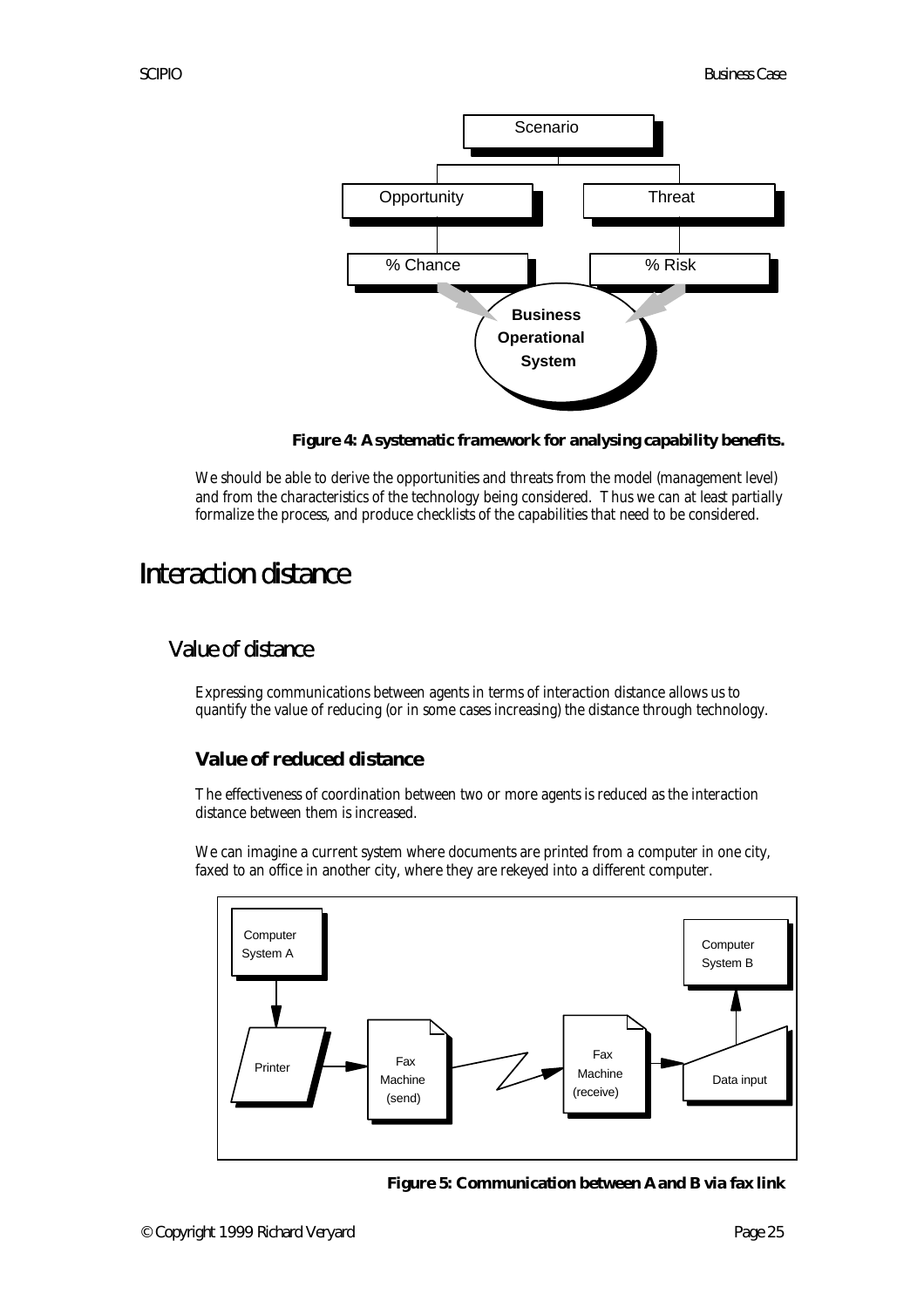We can measure several dimensions of the **current distance** between A and B: delay, cost, accuracy, reliability.

If we also have a model that shows the **required distance** between A and B (for this particular type of communication), this may give us a basis (i.e. cost-justification) for improving the communications by reducing the distance.

### **Value of increased distance**

There are some situations where some interaction distance between agents is desirable or even necessary.

- 1. Chinese walls of various kinds, where certain kinds of conversation between certain agents are supposed to be difficult, if not impossible. Controls based on a separation of responsibilities can also be included here.
- 2. Concepts of **security** and **privacy** can be defined in terms of imposed distance. Virus barriers and database firewalls are further examples.
- 3. Independent corroboration of information. A manager may want to obtain information from two different sources. This fails if the two sources only appear to be different, but are actually the same.<sup>1</sup>
- 4. Large highly interconnected networks of systems are found to be vulnerable to intermittent and unpredictable bursts of chaos. This **turbulence** has been found both by TRW and by Xerox in different computer configurations. The effect has also been produced by Japanese scientists within superconducting switches. There appears to be nothing wrong with the design of these systems; the problem appears to be something inherent in the complexity of networks when they contain feedback loops of a certain kind; mathematicians refer to this property as **non-linearity**. [BRIG89, p62] Distance between the parts of the system may be necessary to damp such effects.

#### Examples

In a certain international consultancy and training organization, there are managers responsible for scheduling consultancy activities and assigning consultants, and other managers responsible for scheduling training activities and assigning lecturers. Sometimes the training manager 'borrows' a consultant to assign to a scheduled training activity; sometimes the consultancy manager 'borrows' a lecturer to assign to a scheduled consultancy activity. This requires an ad hoc conversation between the consultancy manager and the training manager.

 $\overline{a}$ 

<sup>1</sup> "As if someone were to buy several copies of the morning newspaper to assure himself that what it said was true."[WITT53 §265]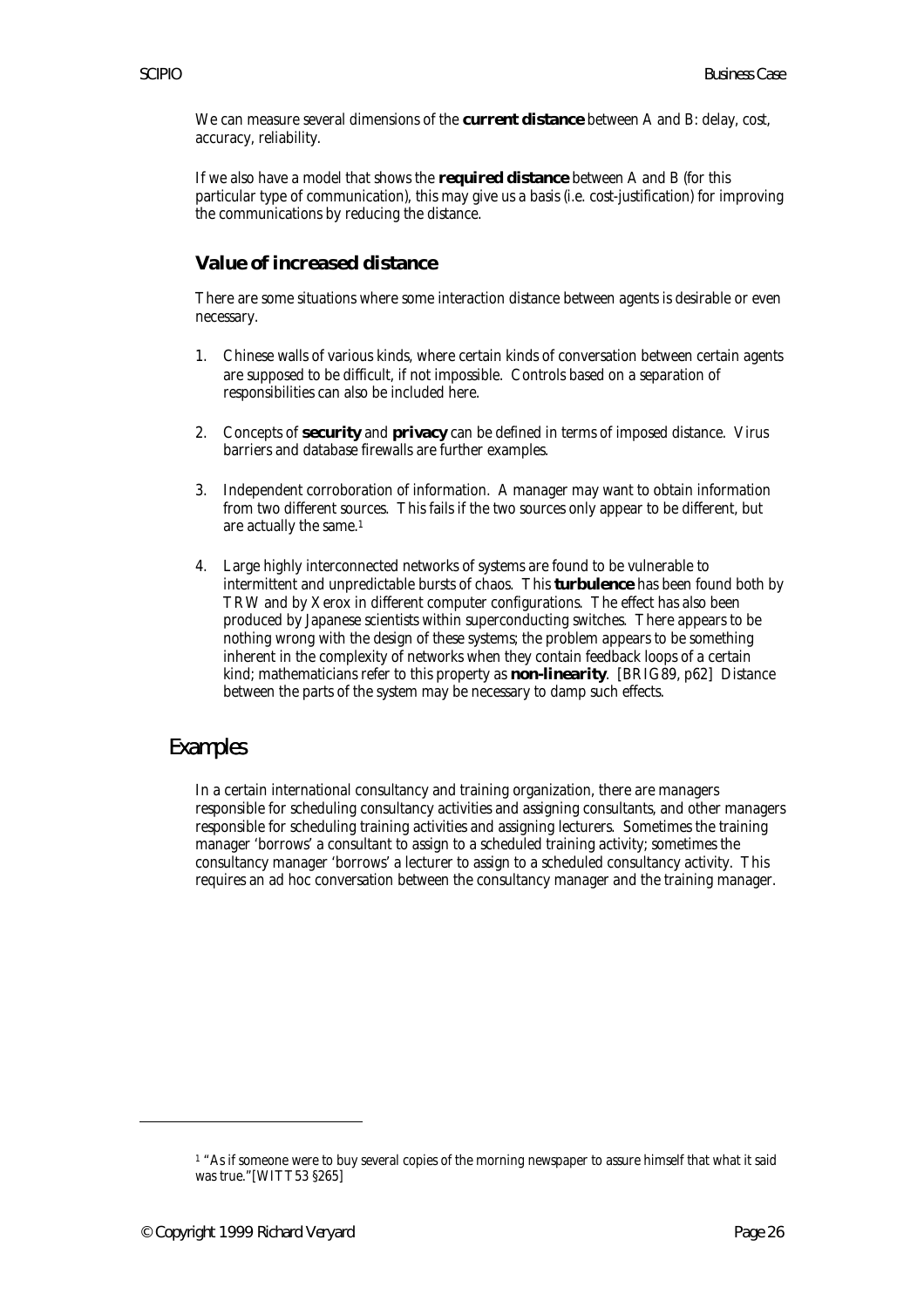

**Figure 6: Ad hoc conversations to swap resources**

The interaction distance between the UK consultancy manager and the UK training manager needs to be fairly short. This is based on the frequency of conversations, and the speed (short notice) with which scheduling and assignment decisions have to be made.

However, the interaction distance between the UK consultancy manager and the US training manager can be rather greater, because there are fewer opportunities to exchange resources.

For a second (larger) example, consider a typical oil company. Oil companies have three main stages of operations: acquisition of crude oil (by purchasing and/or drilling), refining, and marketing the refined product. This is thought of as a pipeline or stream: production (i.e. acquisition and refining) is 'upstream', marketing is 'downstream'. Some oil companies optimize upstream (production-driven), some oil companies optimize downstream (marketdriven), and some attempt to optimize upstream and downstream independently. (Complete optimization of both upstream and downstream operations together is much too complex to be a practical option, at least for the major oil companies.) The choice between these three optimization strategies must be made at the highest level of management; this choice clearly affects information coordination policies and information system requirements.

The diagram below shows one possible set of information coordination policies, for a typical oil company. The refinery is a complex piece of engineering, with high safety requirements, and demands high levels of integration within the information systems that support the operations. For the retail marketing operations, on the other hand, a more relaxed top-down coordination approach will be more appropriate. And as for coordination between the three main stages, this is managed ad hoc or on a network basis.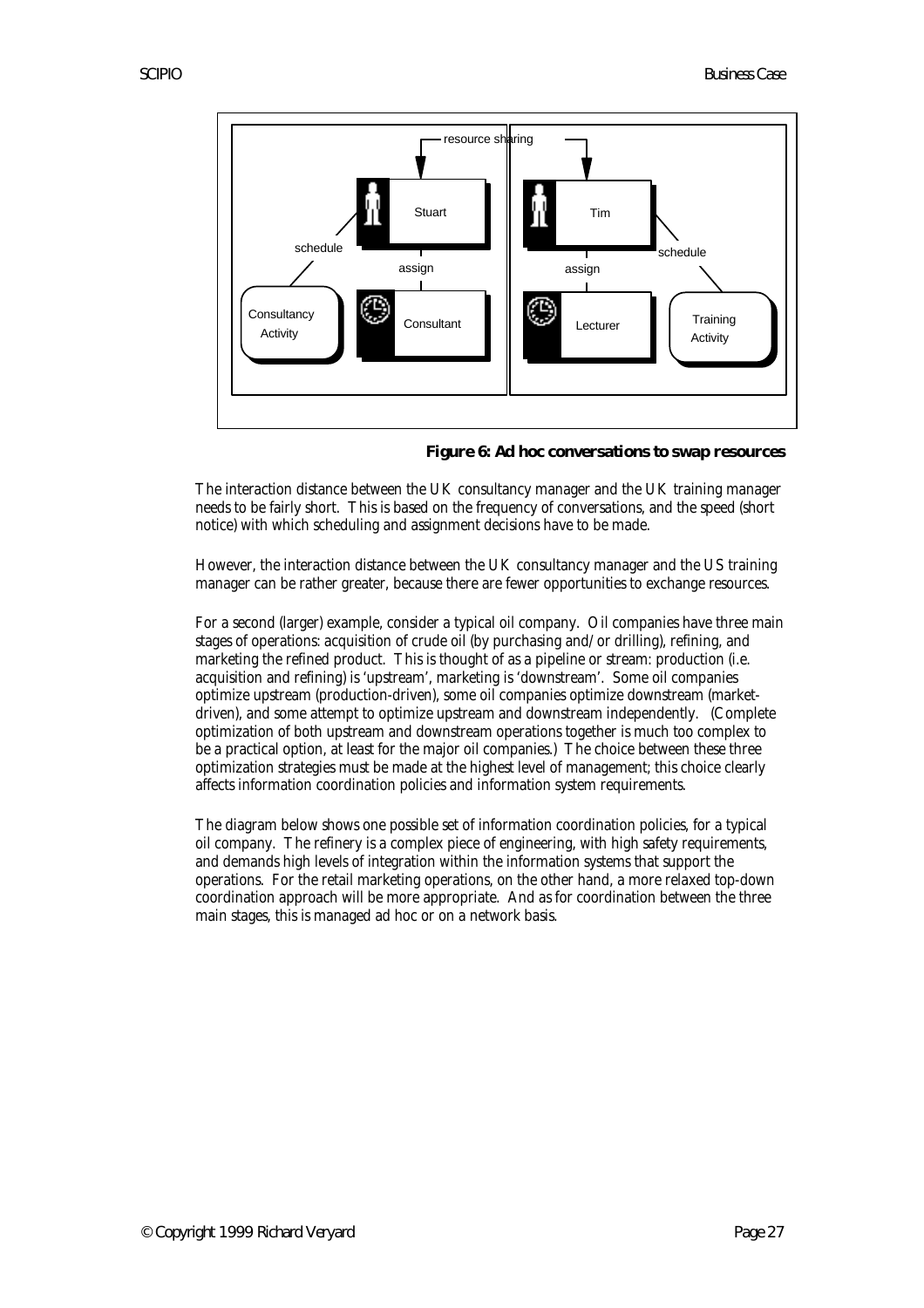

**Figure 7: Levels of integration within oil company**

High integration entails very low interaction distance. The computer systems controlling the refinery cannot tolerate delays, inaccuracies or unreliabilities. Whereas low integration implies somewhat higher distance.

Further investigation is required to allow these concepts of distance to be refined and perhaps quantified.

# Quality of Service

In commercial negotiations, the concept of **quality of service** often takes centre stage. This is particularly the case when some resource or activity is **outsourced**, with a market (or pseudo-market relationship) between the agent providing the service and the agent using the service.

In a particular situation, this can be analysed in terms of agents, activities and resources.

# Flexibility

As we have seen, capability benefits can often be described as some form of flexibility, which may be either business flexibility or technical flexibility.

Flexibility of an enterprise can involve the flexibility of the business operational system, or the flexibility of the wider management system.

As Kenwyn Smith points out, 'rigidity/perseverance/flexibility or whatever is not a characteristic of the entity itself. It is a characteristic of the relationship between the entity and its context, even though it may be expressed or made visible in the actual behaviour of the entity.'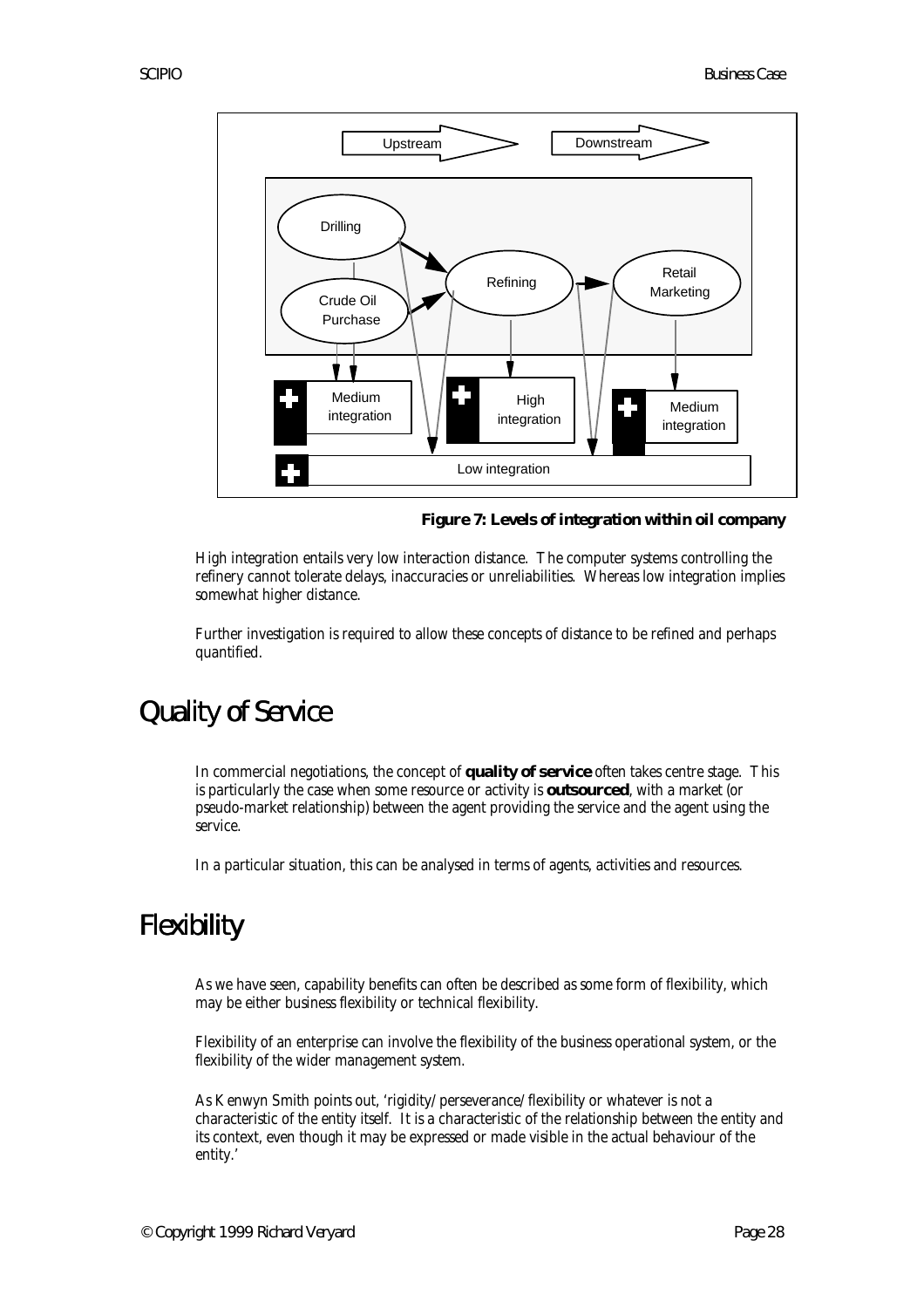It follows that analysis of the benefits of flexibility of a system requires a model whose boundaries extend beyond the boundaries of the system whose flexibility is of interest. Indeed, as Smith also points out, whether something will count as flexibility **at all** depends on where you draw the boundaries. This emphasises the critical importance of scoping.

## Towards a business case for ODP

#### Introduction

Borgmann views technological progress as a progressive separation between means and ends, between the technological device and the technological commodity (or service) provided by the device. This separation generally increases the availability of the commodity, while reducing the visibility of the device. Availability is decomposed into four components [BORG84, p41]:

| Immediate  | whenever you want it                   |
|------------|----------------------------------------|
| Accessible | wherever you want it                   |
| Safe       | without risk, however you want it      |
| Usable     | without hassle, to whomsoever wants it |

This is a useful way of thinking about ODP and the benefits to be obtained from its deployment. ODP can be seen as a coming-together of two halves: openness (interpreted in various ways) and distribution/distributability. The ODP standard builds on the two concepts of openness and distribution, allowing both commercial and geographical separation between the client and the server.

We have distinguished between **operational benefits** and **capability benefits**. A device, used in a particular context, may have operational benefits. A commodity may have operational benefits to the user, again in a particular context. The benefits of technology as such, however, have to be seen as capability benefits, because technology is about availability of commodity from devices. This turns out to be particularly true for ODP, whose potential advantages can be analysed as a combination of the advantages of distribution, distributability and openness (in both senses).

#### Distribution

Distributed processing can be seen as a technological advance over centralized or local processing, because it allows a geographical separation between the machine or device providing a service (the 'server') and the user (or 'client').

We can analyse the potential advantages of this in terms of Borgmann's four categories of availability:

| Immediate  | Access to data or service without having to wait for transport of<br>physical media. |
|------------|--------------------------------------------------------------------------------------|
| Accessible | Access to data or service from anywhere on the network.                              |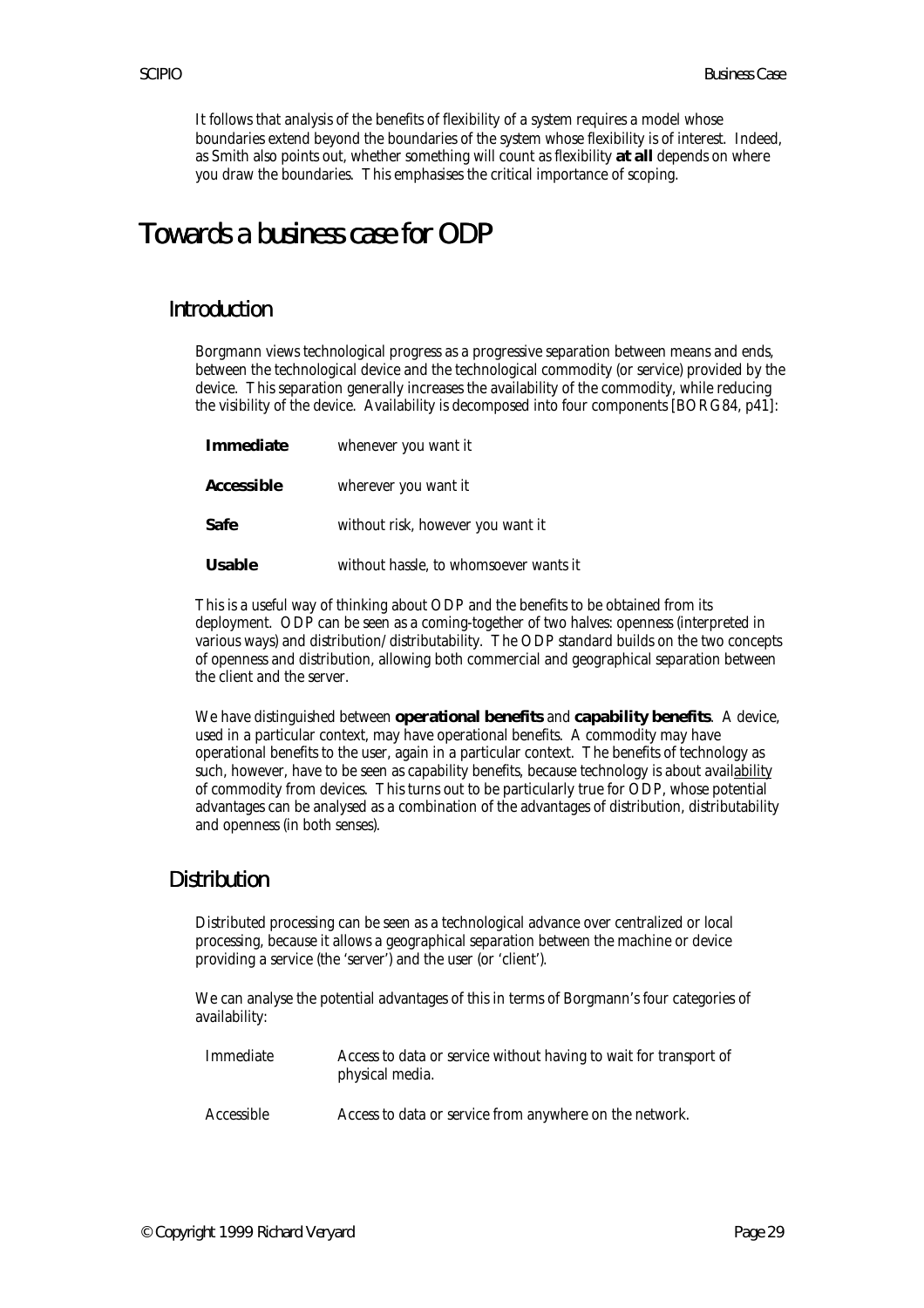| Safe   | Distributed systems are less vulnerable to certain types of disaster.<br>Technical back-up can be provided remotely. However, other aspects<br>of distribution may complicate reliability. |
|--------|--------------------------------------------------------------------------------------------------------------------------------------------------------------------------------------------|
| Usable | It is not clear for whom distributed systems are more usable than<br>centralized systems, and under what circumstances.                                                                    |

These are essentially operational quality-of-service benefits, as discussed earlier in this chapter.

### Distributability

This is a capability benefit associated with distribution. It is the increasing availability (immediacy, accessibility, safety and usability) of distribution and its benefits.

These benefits can be analysed for a particular enterprise in terms of the **intention to** distribute. This is a special case of business intention. This analysis therefore requires a modelling language that in some way includes the concept of business intention.

We shall need to analyse, not merely the business intentions that exist in the enterprise at present, but the business intentions that might emerge under certain future scenarios. Under what circumstances might we want to distribute, and what forms of distribution might we want. Our models must therefore include contingent business intentions as well as actual (current) business intentions.

## Openness (versus proprietary)

Open systems can be seen as a technological advance over proprietary systems, because they allow a commercial separation between the system user and the system vendor.

We can analyse the potential advantages of this in terms of Borgmann's four categories of availability:

| Immediate  | Quick transfer of systems from one hardware platform to another.                                                    |
|------------|---------------------------------------------------------------------------------------------------------------------|
| Accessible | You can buy hardware and software nearly anywhere that complies<br>with open standards.                             |
| Safe       | The purchaser can rely on the fact that systems complying with open<br>standards have certain desirable properties. |
| Usable     | Easy transfer of allegiance from one vendor to another.                                                             |

These benefits can be analysed for a particular enterprise in terms of the **intention to renegotiate**. Like the intention to distribute discussed above, this is a special case of business intention, and requires a modelling language that in some way includes the concept of contingent business intention.

## Openness (versus closedness)

If we contrast open systems not with proprietary systems but with closed systems, a different set of potential benefits emerges.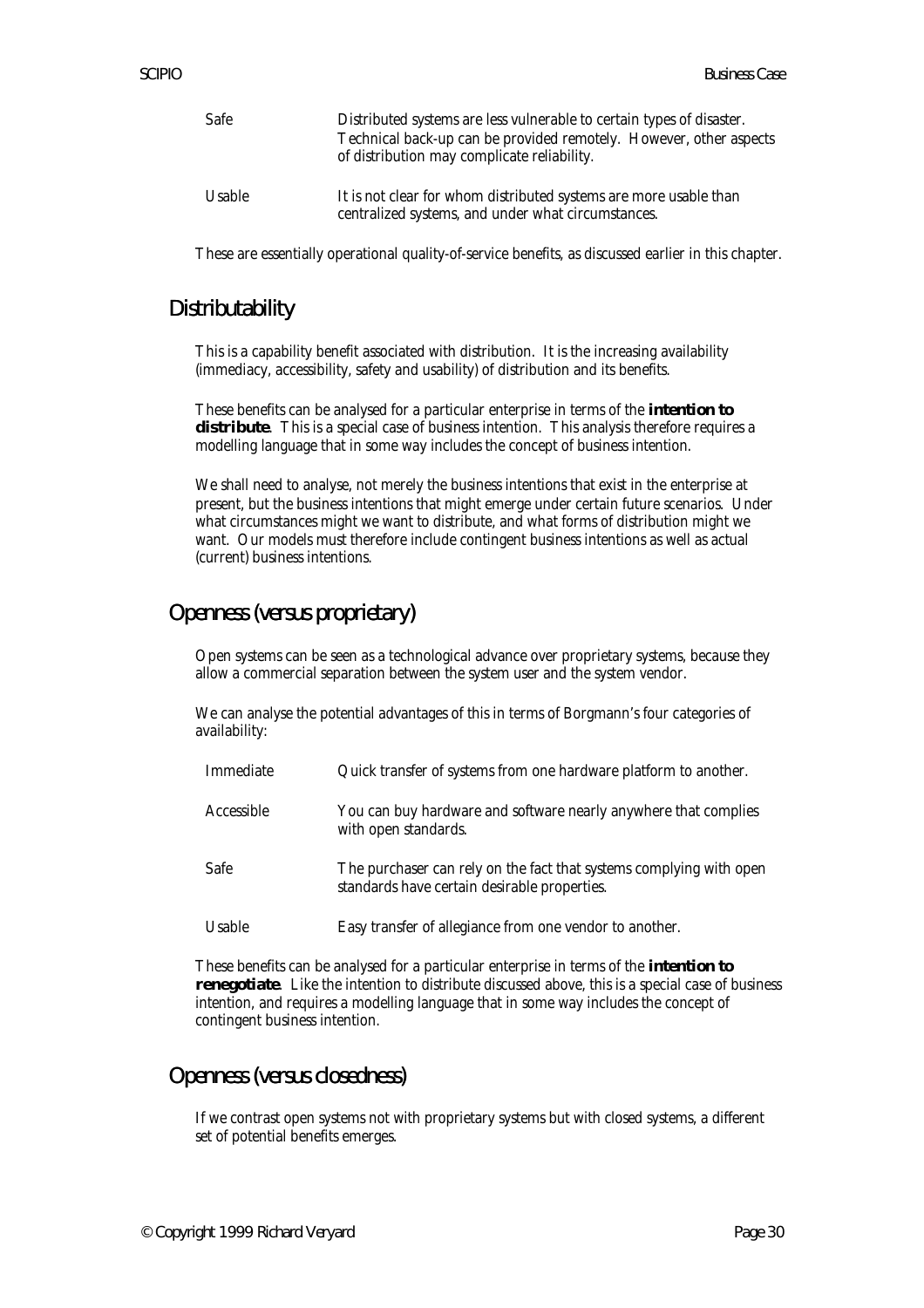In a closed system, the scope of any information request is fixed. The user can be provided with all information that is contained within the system. This is predictable and, in a sense, 'safe'.

An open system, on the other hand, allows for new information and new services to become available, sometimes in a complex and unpredictable way. An open system is always in some sense incomplete, but this very incompleteness provides the capability for new ideas to enter, new opportunities to be taken, new capabilities to be developed. This is a 'metacapability': the capability to develop capability. Chris Argyris calls this double-loop learning. [ARGY78]

### ODP controls

ODP is a technology that increases the availability of certain commodities. We can analyse this as a series of capability benefits.

The other side of the coin: if ODP increases the availability of certain commodities, and separates the technological commodities (ends) from the technological devices (means), it therefore reduces the visibility of these devices.

This is part of what is going on with vendor-independence and 'transparency'. The user no longer knows (or cares) whether the data are being stored on a Hewlett Packard machine in Cairo (Illinois) or on a Tandem machine in Cairo (Egypt).

The user therefore relies on an increasingly sophisticated and anonymous control system, including data protection provisions as well as technical security and back-up. These are operational quality-of-service benefits.

## Conclusion of subsection

It should be clear from this analysis that ODP is not a **device**, but a **technology**; it increases the availability of certain commodities from certain devices.

It follows from this that many of the ODP benefits must be categorized as capability benefits rather than operational benefits.

We have seen how the model of a particular enterprise in a particular situation enables these capability benefits to be analysed.

# Conclusion of section

This section has discussed how SCIPIO models can be used to analyse the benefits and costs of ODP systems and technology. The benefits will be both operational and capability benefits. We expect that many ODP investments will only be cost-justifiable when capability benefits are included and in some way quantified.

SCIPIO therefore enables formal methods for the formulation of business cases for ODP.

Business case formulation depends crucially on the scope of the system and its boundaries with its environment, and the scope of the benefits and costs to be analysed. It depends also on the identification of stakeholders. The formulation of a business case is therefore a negotiation process, which can be made explicit through appropriate models. Scoping and stakeholder identification are always going to be important issues in the modelling process.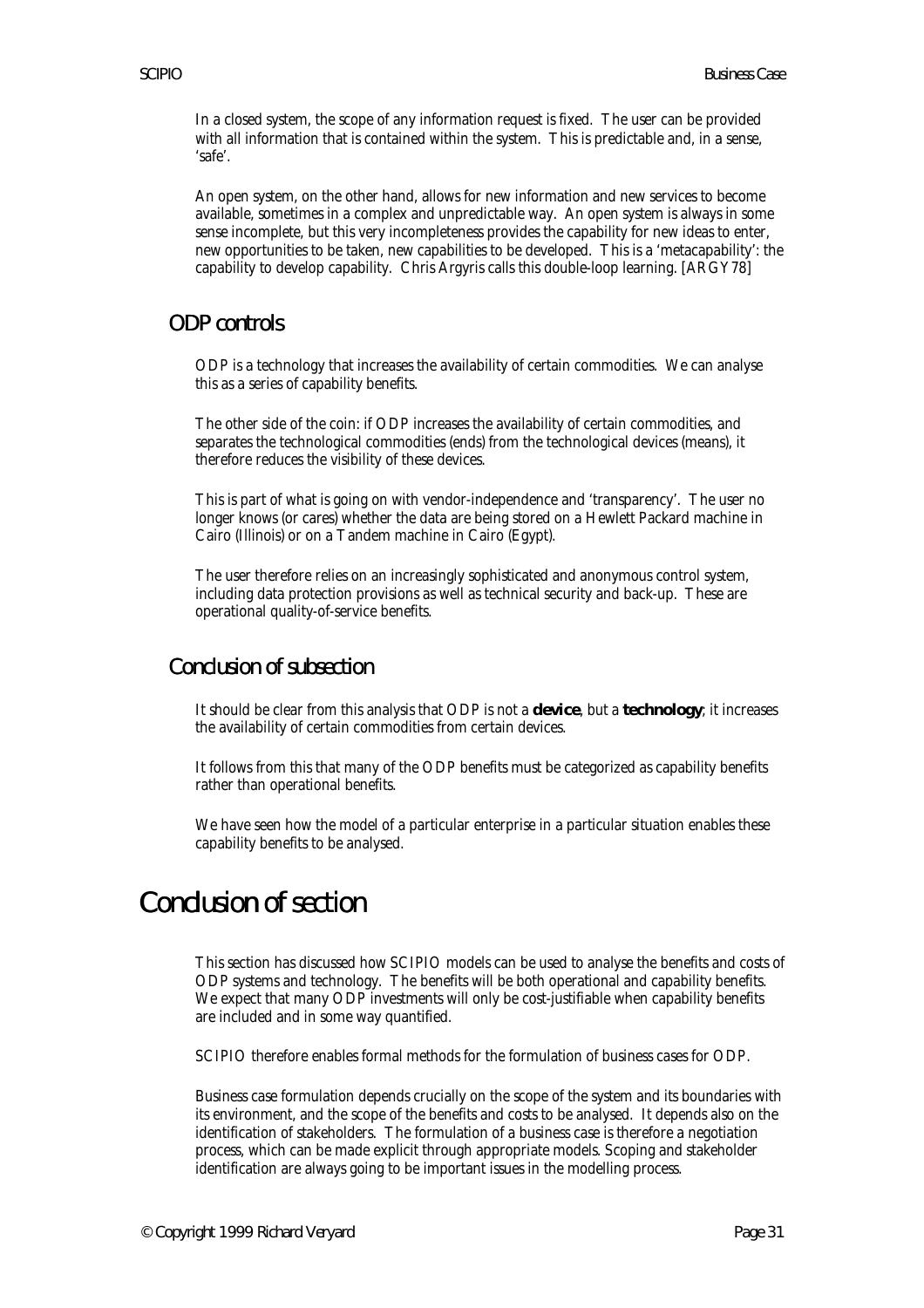# **Conclusions**

# Outstanding Issues

- $\triangleright$  Further formalization of the concept of interaction distance is required, together with the development of suitable analytical tools and techniques.
- $\blacktriangleright$  Ecological modelling tools and techniques will be required.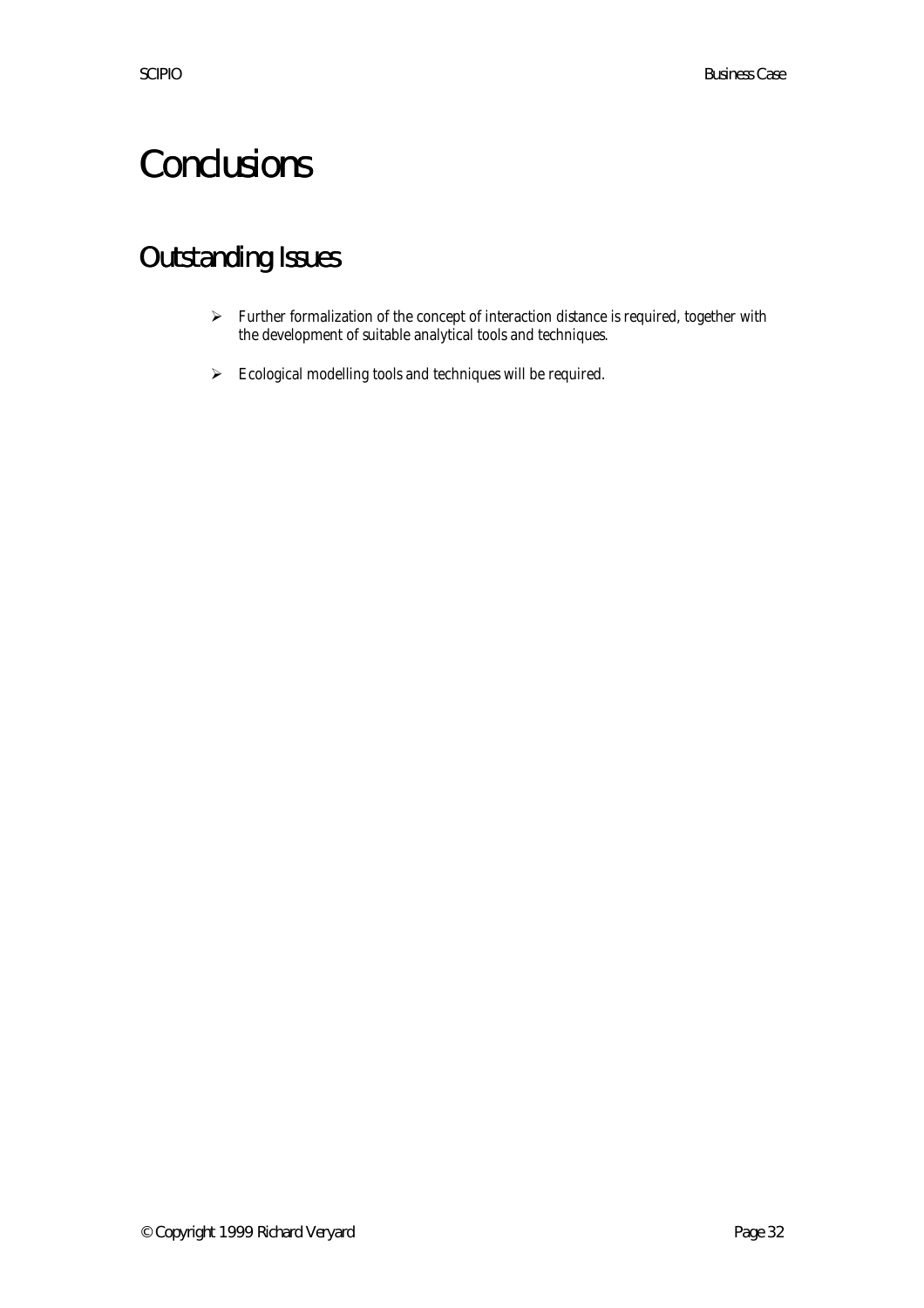# References

**RM-ODP** - the reference model for Open Distributed Processing.

The official website for RM-ODP is http://www.iso.ch:8000/RM-ODP/ There are some key papers downloadable from the ANSA website http://www.ansa.co.uk but the website itself is so badly signposted that you would be unlikely to find what you wanted. See instead http://www.dstc.edu.au/AU/research\_news/odp/ref\_model/

**SCIPIO**. For more information on SCIPIO, including a detailed task structure, please see the SCIPIO website at http://www.scipio.org/

C. Argyris & D.A. Schön, *Organizational Learning: A Theory of Action Perspective* (Reading MA: Addison-Wesley, 1978)

B. Blumenthal & P. Haspeslagh, 'Toward a Definition of Corporate Transformation' Sloan Management Review **35** (3) Spring 1994, 101-106

Albert Borgman, *Technology and the Character of Contemporary Life: A Philosophical Inquiry* (Chicago: Chicago University Press, 1984)

Bowles, J. & Hammond, J., Beyond Quality (New York: G.P. Putnam's Sons, 1991

J. Briggs & F.D. Peat, *Turbulent Mirror: An Illustrated Guide to Chaos Theory and the Science of Wholeness* (New York: Harper & Row, 1989)

C. West Churchman, "Thought and Wisdom", in Rolfe Tomlinson & István Kiss (eds) *Rethinking the Process of Operational Research and Systems Analysis* (Oxford: Pergamon Press, 1984) pp 67-77

Norman E. Fenton, *Software Metrics: A rigorous approach* (London: Chapman & Hall, 1991)

J. Fulk & C. Steinfeld (eds), Organizations and Communication Technology (Newbury Park CA: Sage, 1990)

A.D. MacCormack, L.J. Newman III & D. B. Rosenfield, 'The New Dynamics of Global Manufacturing Site Location', Sloan Management Review **35** (4) Summer 1994, 69-80

M.L. Markus, 'Towards a "Critical Mass" Theory of Interactive Media', in [Fulk & Steinfeld 1990] pp 194-218

Mills, M. & Mabey, C., 'Automating Business Process Re-Engineering with the Business Design Facility' in [Spurr 1993] pp 153-176

Spurr, K., Layzell, P., Jennison, L., & Richards, N. (eds), Software Assistance for Business Re-Engineering (Chichester UK: John Wiley & Sons, 1993)

V. Symons & G. Walsham, 'The evaluation of information systems: a critique' (Journal of Applied Systems Analysis, April 1988) pp 119-132. Reprinted in [Veryard 1991] pp 71-88

Tidd, J., 'Technological Innovation, Organizational Linkages and Strategic Degrees of Freedom' Technology Analysis and Strategic Management **5**(3) 1993, pp 273-284